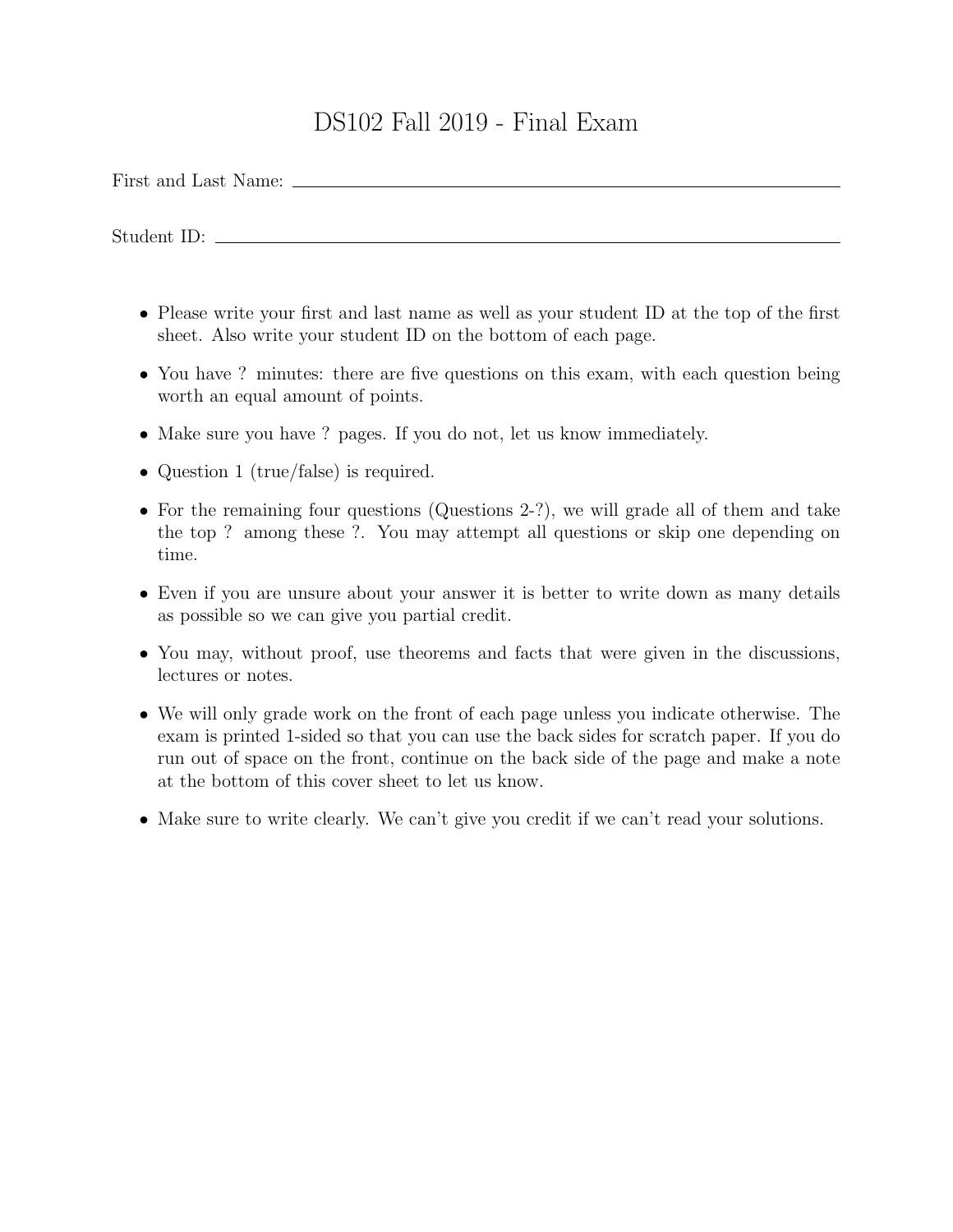- 1. (10 points) For each of the following, answer true or false. Circle T for true and F for false. You don't need to justify your answer.
	- (a) (1 point) ( $T / F$ ) In causal inference, a valid instrumental variable must be uncorrelated with the outcome.

Solution: False. It should only affect the outcome through the variable of interest, though.

(b) (1 point) ( T / F )  $g(X) = \mathbb{E}[Y|X]$  minimizes the mean squared error:  $\mathbb{E}[(g(X) - Y)^2]$  over all bounded functions g of X.

Solution: True, this can be found for example, in notes 6.

(c) (1 point) ( $T / F$ ) With good priors, Thompson sampling can be much more sample-efficient than UCB.

Solution: True, we saw this in lecture.

(d) (1 point) ( $T / F$ ) Confidence intervals for the mean of a random variable X derived from Chebyshev's inequality are smaller if the variance of  $X$  is large.

Solution: False, they are small if the variance is small.

(e) (1 point) (T / F) In  $\epsilon$ -differential privacy, smaller  $\epsilon$  means more privacy.

Solution: True.

(f)  $(1 \text{ point})$   $(T / F)$  Even if the UCB algorithm is run infinitely long, it is possible to never pull some arm a after a finite number of rounds R.

Solution: False, UCB will pull all arms infinitely often.

 $(g)$  (1 point) (T / F ) In Q-learning a low discount value will mean that the learner will prioritize rewards that can occur sooner in time.

Solution: True, since a low discount factor will cause the value of rewards to rapidly decay the further in the future they are.

(h)  $(1 \text{ point})$   $(T / F)$  To achieve sublinear regret with the upper confidence bounds algorithm you need to know the smallest gap between the expected reward of the optimal arm and the expected reward of sub-optimal arms.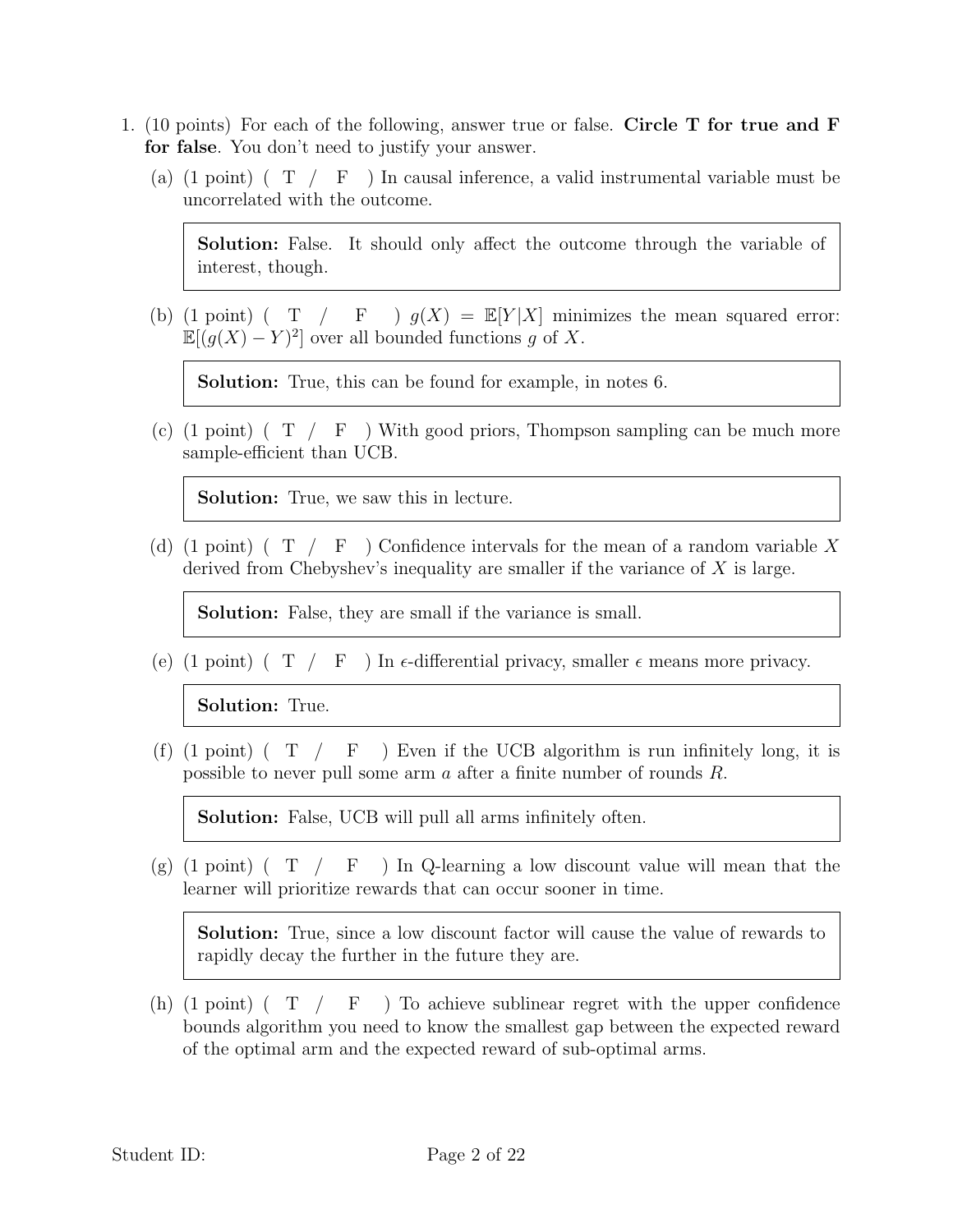Solution: False, the whole point of the algorithm is that you do not need to know the gaps.

(i) (1 point) ( T /  $\;$  F  $\;$  ) Chebyshev's inequality is equivalent to Markov's inequality applied to  $(X - \mathbb{E}[X])^2$ .

Solution: True.

(j) (1 point) ( T / F ) The function f described below is a linear function of  $\theta$ .

$$
f(x,\theta) = \theta e^{-x} + x\theta - \frac{1}{1+\theta^2}
$$

**Solution:** False,  $\frac{1}{1+\theta^2}$  is not a linear function of  $\theta$ .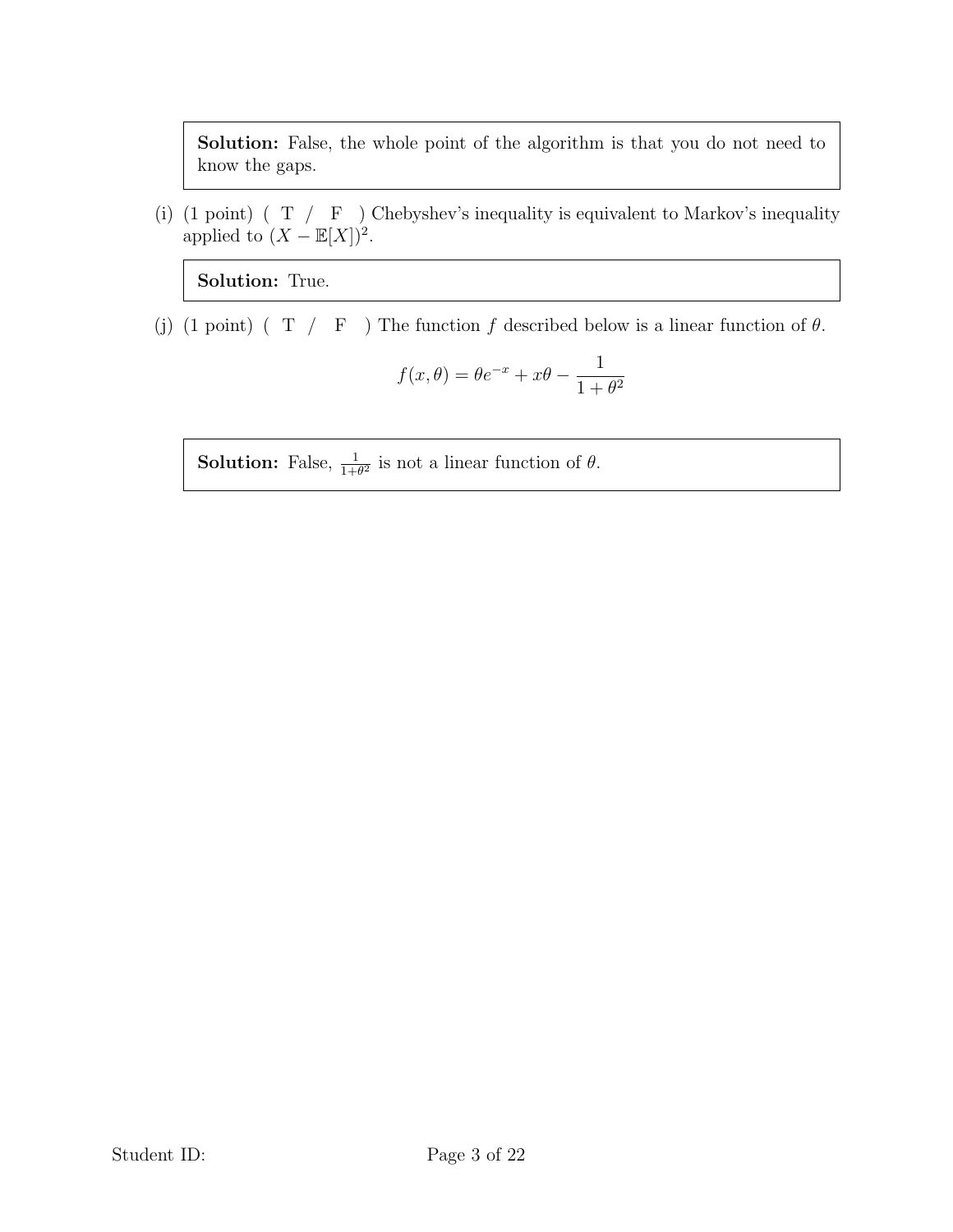2. (10 points) P. Diddy has recorded a new hit, "Data 102", and wants to sell it online. In a market study, he collects from n people the price  $x_i \in [0, 1]$  they would be willing to pay for a download of the song. He collects the data into a data set S. Assuming that respondents answered truthfully, a reasonable estimate for the revenue P. Diddy would get from selling the downloads of "Data  $102$ " at price  $p$  is:

$$
q(p;S) = p \cdot \# \{i : x_i \ge p\}.
$$

P. Diddy would like to learn a price  $p^* \in \mathcal{P} = \{\$0.01, \$0.02, \ldots, \$0.99\}$  that maximizes the revenue,  $p^* = \arg \max_p q(p; S)$ . However, P. Diddy is also a responsible data scientist and wants to protect the privacy of his fans, so he wants to learn  $p^*$  in a differentially private way.

To do so, he uses the exponential mechanism. In this problem, we go through the derivation of this mechanism, and prove that it satisfies differential privacy.

(a) As for the Laplace mechanism, we will need a notion of sensitivity. In this setting, we define sensitivity as:

$$
\Delta = \max_{p \in \mathcal{P}} \max_{S,S'} \max_{\text{neighboring}} |q(p;S) - q(p;S')|.
$$

Recall that  $S$  and  $S'$  being neighboring data sets means that they differ in a single individual. What is the numerical value of  $\Delta$ ?

**Solution:** The maximum change in revenue happens if  $\arg \max_{p} q(p; S) = \$0.99$ , and we replace a user who is willing to pay \$0.99 by a user who is not willing to pay as much. Thus,  $\Delta = \$0.99$ .

(b) P. Diddy wants level of differential privacy equal to  $\epsilon$ . He outputs a value  $\hat{p}(S)$ , which takes value  $p \in \mathcal{P}$  with probability:

$$
\mathbb{P}(\hat{p}(S) = p) = \frac{e^{\frac{\epsilon}{2\Delta}q(p;S)}}{\sum_{p' \in \mathcal{P}} e^{\frac{\epsilon}{2\Delta}q(p';S)}} \propto e^{\frac{\epsilon}{2\Delta}q(p;S)}.
$$

Which value has the highest probability of being released as  $\hat{p}(S)$ ?

**Solution:** The most likely output is  $\arg \max_{p} q(p; S) = p^*$ .

(c) Show that, for neighboring data sets  $S$  and  $S'$ ,

$$
\frac{e^{\frac{\epsilon}{2\Delta}q(p;S)}}{e^{\frac{\epsilon}{2\Delta}q(p;S')}} \leq e^{\epsilon/2}.
$$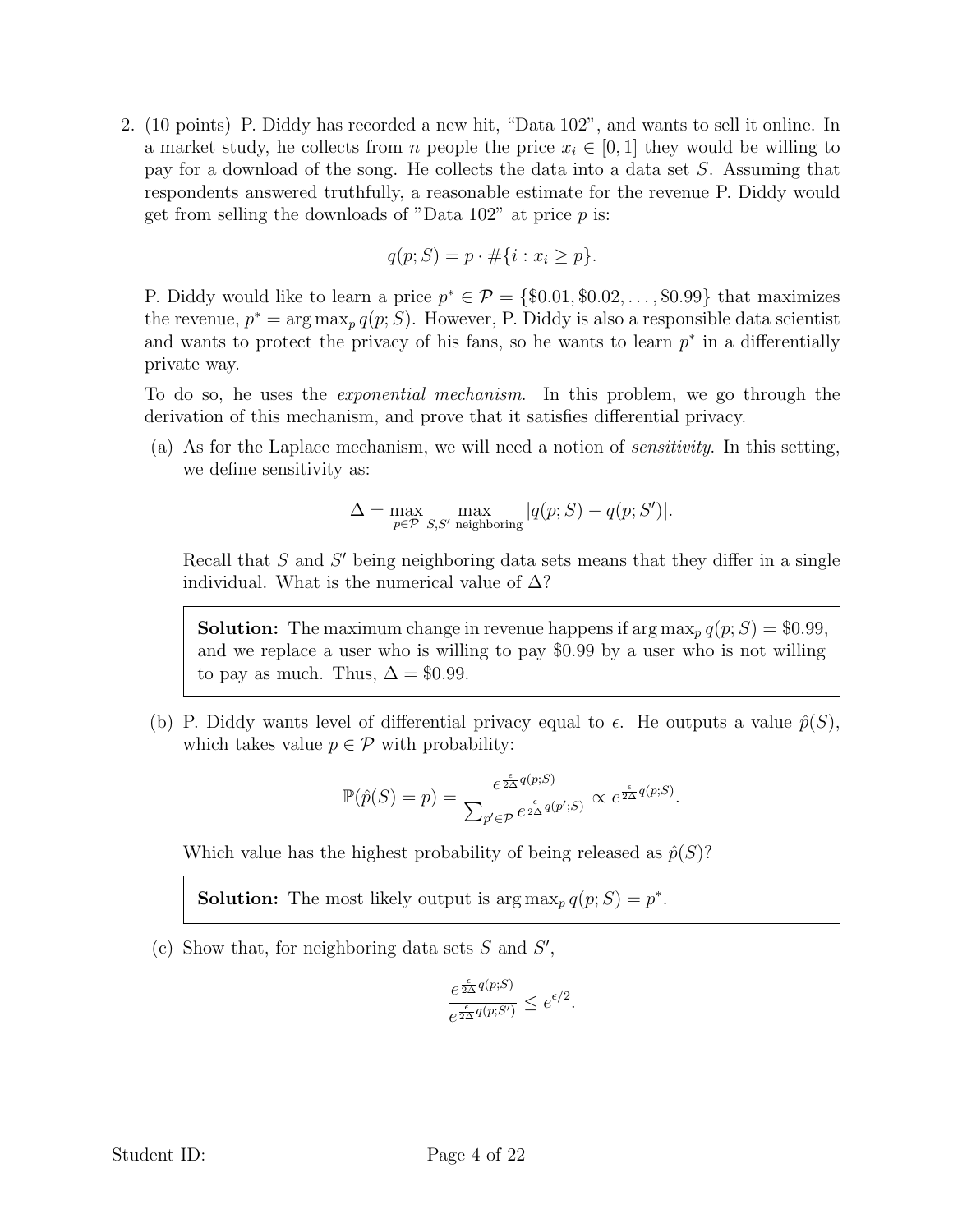## Solution:

$$
\frac{e^{\frac{\epsilon}{2\Delta}q(p;S')}}{e^{\frac{\epsilon}{2\Delta}q(p;S')}}\leq e^{\epsilon/2}=e^{\frac{\epsilon}{2\Delta}(q(p;S)-q(p;S'))}\leq e^{\frac{\epsilon}{2\Delta}\Delta}=e^{\epsilon/2}.
$$

(d) Show that, for neighboring data sets  $S$  and  $S'$ ,

$$
\frac{\sum_{p'\in \mathcal{P}} e^{\frac{\epsilon}{2\Delta}q(p';S')}}{\sum_{p'\in \mathcal{P}} e^{\frac{\epsilon}{2\Delta}q(p;S)}}\leq e^{\epsilon/2}.
$$

(Hint: Prove that  $\frac{\sum_{i=1}^{k}}{\sum_{i=1}^{k}}$  $\frac{\frac{i}{k-1}a_i}{\frac{k}{i-1}b_i} \leq \max_{1 \leq i \leq k} \frac{a_i}{b_i}$  $\frac{a_i}{b_i}$ .)

**Solution:** First we prove the hint. Let  $r_{\text{max}} = \max_i \frac{a_i}{b_i}$  $\frac{a_i}{b_i}$ . That means for for all  $i \in \{1, \ldots, k\}, a_i \leq r_{\text{max}}b_i$ , hence  $\sum_i a_i \leq r_{\text{max}}\sum_i b_i$ . Rearranging completes the proof.

Now we can apply the hint:

$$
\frac{\sum_{p'\in\mathcal{P}}e^{\frac{\epsilon}{2\Delta}q(p';S')}}{\sum_{p'\in\mathcal{P}}e^{\frac{\epsilon}{2\Delta}q(p;S)}}\leq \max_{p'}e^{\frac{\epsilon}{2\Delta}q(p';S')-\frac{\epsilon}{2\Delta}q(p';S)}\leq e^{\frac{\epsilon}{2\Delta}\Delta}=e^{\epsilon/2}.
$$

(e) Conclude that the exponential mechanism is  $\epsilon$ -differentially private. That is, show that:

$$
\mathbb{P}(\hat{p}(S) = p) \le e^{\epsilon} \mathbb{P}(\hat{p}(S') = p),
$$

for all neighboring data sets S and S', and all  $p \in \mathcal{P}$ .

**Solution:** We simply combine the previous two parts to get  $e^{\epsilon/2}e^{\epsilon/2} = e^{\epsilon}$ .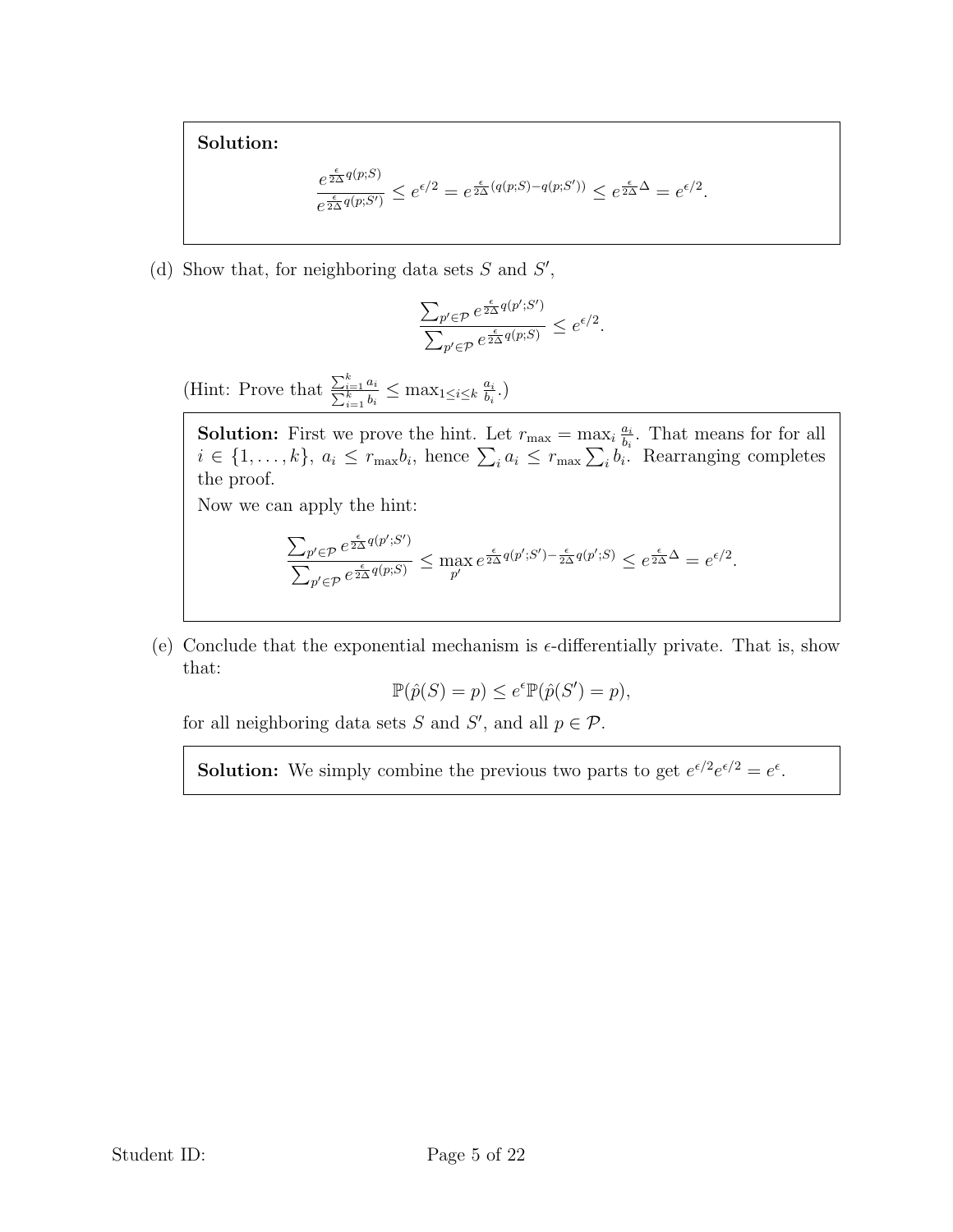- 3. (10 points) Suppose that we are testing some number of hypotheses, and we are making decisions (discovery (1) vs no discovery (0)) according to some unknown decision rule.
	- (a) Prove that  $1\{at least one false discovery\} \geq FDP$ , where FDP denotes the false discovery proportion.

**Solution:** If  $1\{at\}$  least one false discovery = 0, then no false discovery has been made, in which case the FDP is clearly 0. If  $1\{at$  least one false discovery = 1, then there is at least one false discovery, so  $FDP = \frac{\# \text{ false disc.}}{\# \text{discovers}}}$ , but since the number of discoveries is at least as big as the number of false discoveries,  $FDP \leq 1$ .

(b) Prove that the family-wise error rate (FWER), i.e. the probability of making at least one false discovery, is at least as big as the false discovery rate (FDR):

## $FWER > FDR$ .

Solution: We take expectations on both sides of the inequality from part (a) to get:

 $\mathbb{E}[1\{\text{at least one false discovery}\}] \geq \mathbb{E}[\text{FDP}] \Leftrightarrow \text{FWER} \geq \text{FDR}.$ 

(c) Suppose we want to test possibly infinitely many hypotheses in an online fashion. At time  $t \geq 1$ , a p-value  $P_t$  arrives, and we proclaim a discovery if  $P_t \leq \alpha_t$ , where  $\alpha_t = \left(\frac{1}{2}\right)$  $\frac{1}{2}$ <sup>t</sup>  $\alpha$ . Does this rule control the FWER under  $\alpha$ ? Give a proof or counterexample.

Solution: We use the usual union-bound argument:

$$
\text{FWER} \leq \sum_{i \in \text{nulls}} \mathbb{P}(P_i \leq \alpha_i) = \sum_i \left(\frac{1}{2}\right)^i \alpha = \alpha.
$$

Therefore, the rule does indeed control the FWER.

(d) Does the rule from part (c) control the FDR under  $\alpha$ ?

**Solution:** From part (b), we know that  $FDR \leq FWER$ , so if the FWER is under  $\alpha$ , then so is the FDR.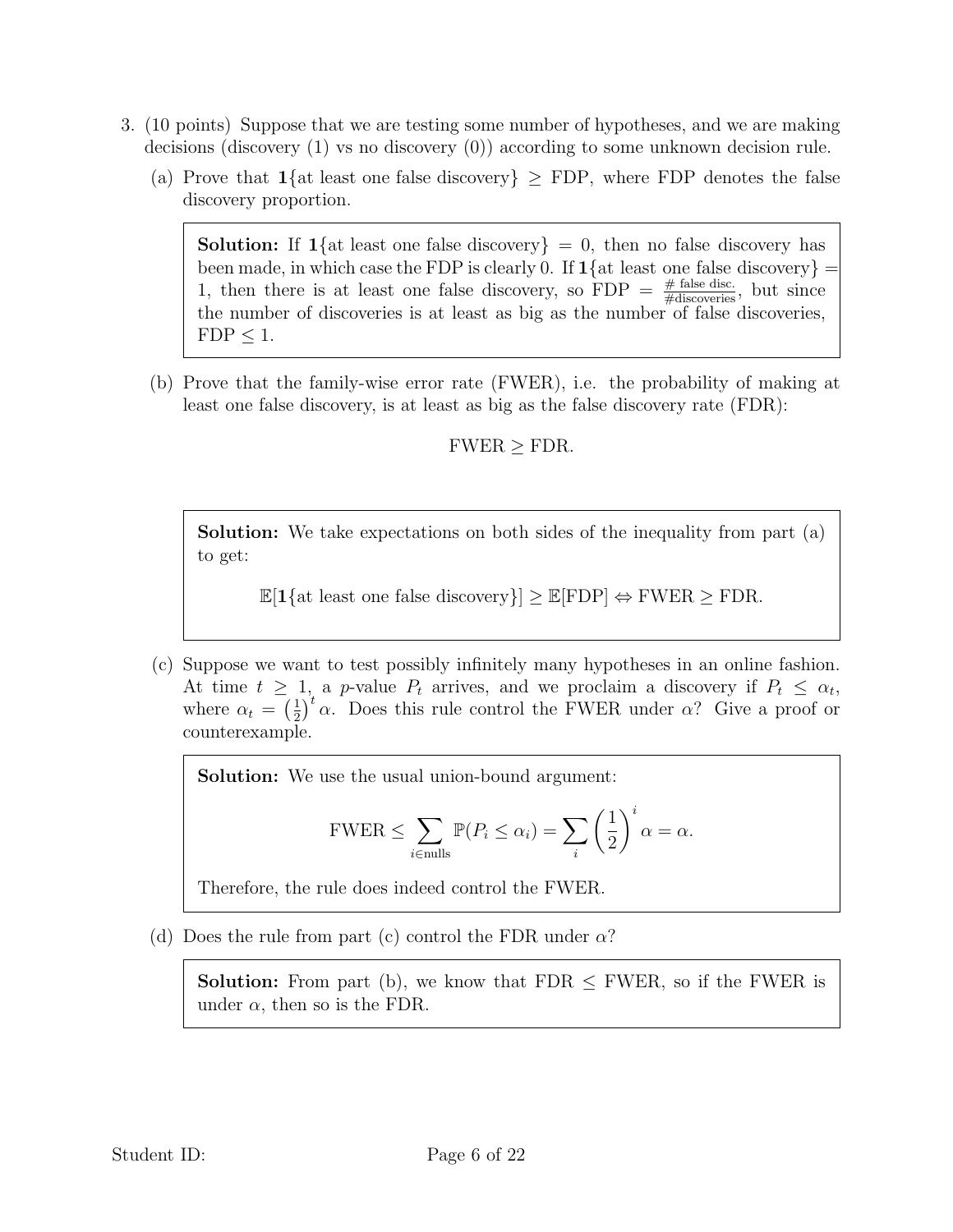4. (10 points) (a) Esther and Tijana separately (and independently from each other) take n i.i.d draws each from a Gaussian distribution with unknown mean  $\mu$  and known variance  $\sigma^2$ . They individually compute frequentist confidence intervals for the mean from their samples, with confidence level  $1-\alpha$  each. Show that the probability that their confidence intervals do not overlap is less than  $2\alpha$ .

> **Solution:** We know that each interval contains  $\mu$  with probability  $\geq 1-\alpha$ . We also know that if both intervals contain  $\mu$ , they must be overlapping.

 $\mathbb{P}[\text{intervals overlap}] \geq \mathbb{P}[\text{both intervals contain } \mu]$  $= \mathbb{P}[\text{Esther's interval contains } \mu] \cdot \mathbb{P}[\text{Tijana's interval contains } \mu]$  $\geq (1-\alpha)^2$  $> 1-2\alpha$ 

> $\mathbb{P}[\text{intervals do not overlap}] = 1 - \mathbb{P}[\text{intervals overlap}]$  $< 2\alpha$

Note that a union bound on the events that either interval does not contain the mean will not suffice, as the two intervals could both not contain the mean but still overlap.

- (b) Karl and Eric want to estimate the mean of the same Gaussian distribution, but they will use credible intervals. However, they do not agree on their priors. In particular, Karl specifies a Normal prior distribution on  $\mu$  centered at  $\mu_1$ , with standard deviation  $\sigma_p$ ,  $\mu \sim \mathcal{N}(\mu_1, \sigma_p)$ . Eric, on the other hand, specifies prior distribution  $\mu \sim \mathcal{N}(\mu_1, \sigma_p)$  where  $\mu_2 > \mu_1$ , with the same standard deviation  $\sigma_p$ . Karl and Eric will use the *same* n i.i.d draws  $x_1, \ldots, x_n$  from the true distribution  $\mathcal{N}(\mu, \sigma^2)$  distribution on the parameter  $\mu$ .
	- i. Show that the the posterior distributions that each Karl and Eric will calculate after seeing the *n* samples  $x_1, ..., x_n$  with sample average  $m\overline{u} = \frac{1}{n}$  $\frac{1}{n} \sum_{i=1}^{n} x_i$ are given by:

$$
\mathcal{N}\left(\left(\frac{1}{\sigma_p^2} + \frac{n}{\sigma^2}\right)^{-1} \left(\frac{\mu_1}{\sigma_p^2} + \frac{n\bar{\mu}}{\sigma^2}\right), \left(\frac{1}{\sigma_p^2} + \frac{n}{\sigma^2}\right)^{-1}\right)
$$

and

$$
\mathcal{N}\left(\left(\frac{1}{\sigma_p^2} + \frac{n}{\sigma^2}\right)^{-1}\left(\frac{\mu_2}{\sigma_p^2} + \frac{n\bar{\mu}}{\sigma^2}\right), \left(\frac{1}{\sigma_p^2} + \frac{n}{\sigma^2}\right)^{-1}\right) .
$$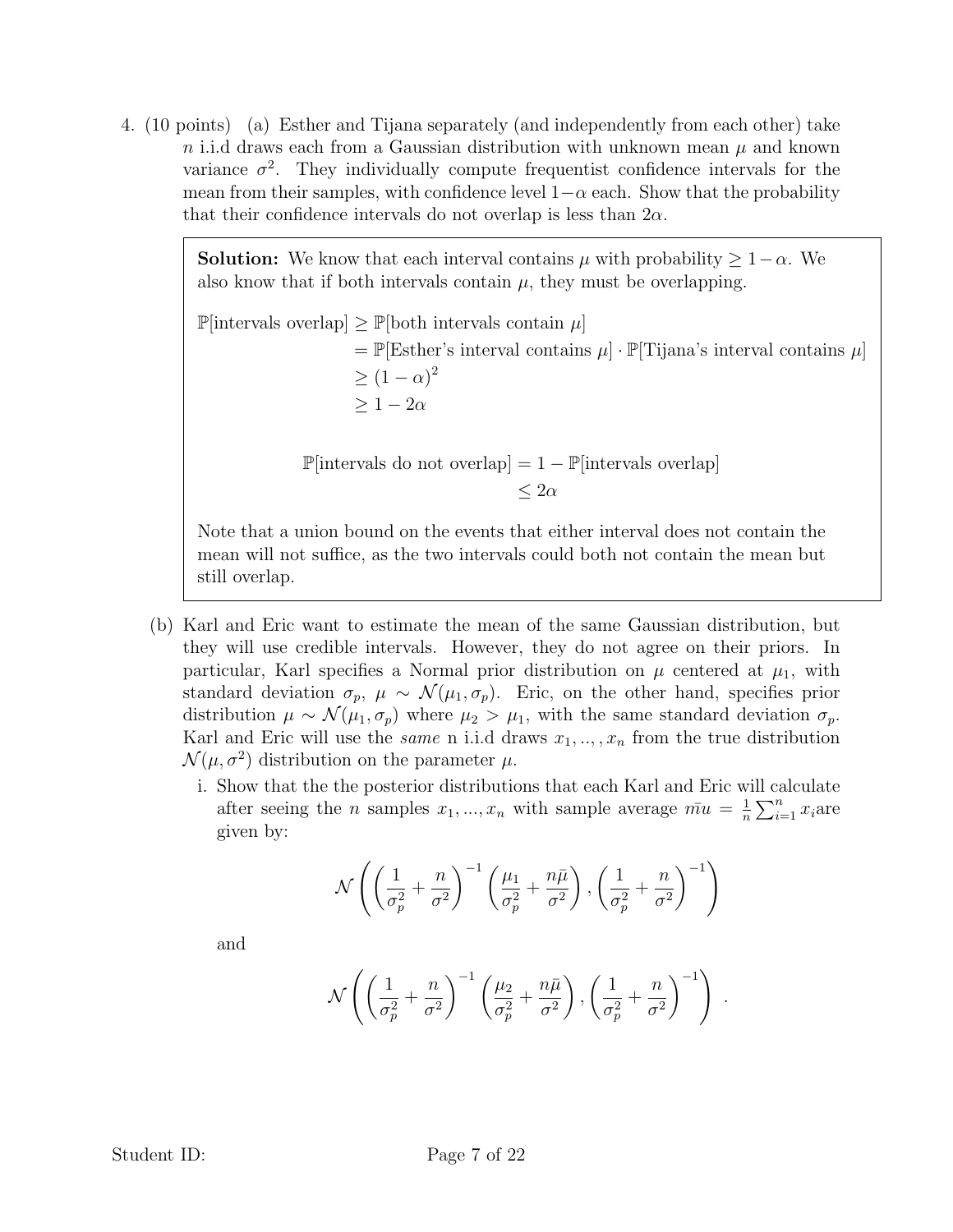Solution: TODO: write out. Solutions are in a discussion worksheet.

ii. Karl and Eric will construct credible intervals using their posterior distributions, taking as their intervals 2 standard deviations from the mean in either direction (roughly a 95% confidence interval).

As a function of  $\mu_1$ ,  $\mu_2$ ,  $\sigma_p$  and  $\sigma$ , calculate the smallest number of samples n for which we are guaranteed that Karl and Eric's calculated credible intervals overlap.

**Solution:** The intervals overlap if\n
$$
\left(\frac{1}{\sigma_p^2} + \frac{n}{\sigma^2}\right)^{-1} \left(\frac{\mu_1}{\sigma_p^2} + \frac{n\bar{\mu}}{\sigma^2}\right) + 2\left(\frac{1}{\sigma_p^2} + \frac{n}{\sigma^2}\right)^{-1/2} \ge \left(\frac{1}{\sigma_p^2} + \frac{n}{\sigma^2}\right)^{-1} \left(\frac{\mu_2}{\sigma_p^2} + \frac{n\bar{\mu}}{\sigma^2}\right) - 2\left(\frac{1}{\sigma_p^2} + \frac{n}{\sigma^2}\right)^{-1/2}
$$

Simplifying a bit,

$$
\left(\frac{\mu_1}{\sigma_p^2} + \frac{n\bar{\mu}}{\sigma^2}\right) \ge \left(\frac{\mu_2}{\sigma_p^2} + \frac{n\bar{\mu}}{\sigma^2}\right) - 4\left(\frac{1}{\sigma_p^2} + \frac{n}{\sigma^2}\right)^{1/2}
$$

$$
\frac{\mu_1}{\sigma_p^2} \ge \frac{\mu_2}{\sigma_p^2} - 4\left(\frac{1}{\sigma_p^2} + \frac{n}{\sigma^2}\right)^{1/2}
$$

Solving for  $n$ :

$$
\left(\frac{1}{\sigma_p^2} + \frac{n}{\sigma^2}\right) \ge \left(\frac{\mu_2 - \mu_1}{4\sigma_p^2}\right)^2
$$

$$
n \ge \sigma^2 \left(\left(\frac{\mu_2 - \mu_1}{4\sigma_p^2}\right)^2 - \frac{1}{\sigma_p^2}\right)
$$

5. (10 points) You have a hypothesis that drinking boba tea after a workout causes better muscle recovery, and thus better performance later on, in runners. However, you also know that young people drink more boba tea, on average, and have faster mile times, on average. Thus, the causal diagram you consider looks like the following: Where a denotes age, b whether an individual drinks boba after a run, and  $t$ , mile time. The variable  $z$  is our designed incentive in the part.

Suppose you had an observational data set with elite professional runners and their post-run boba drinking habits. In this data set, you find that older runners  $(50+)$ on average drink less boba, and have slower mile times than younger runners (50 or less), who drink more boba. For each age group, boba drinkers have slower miletimes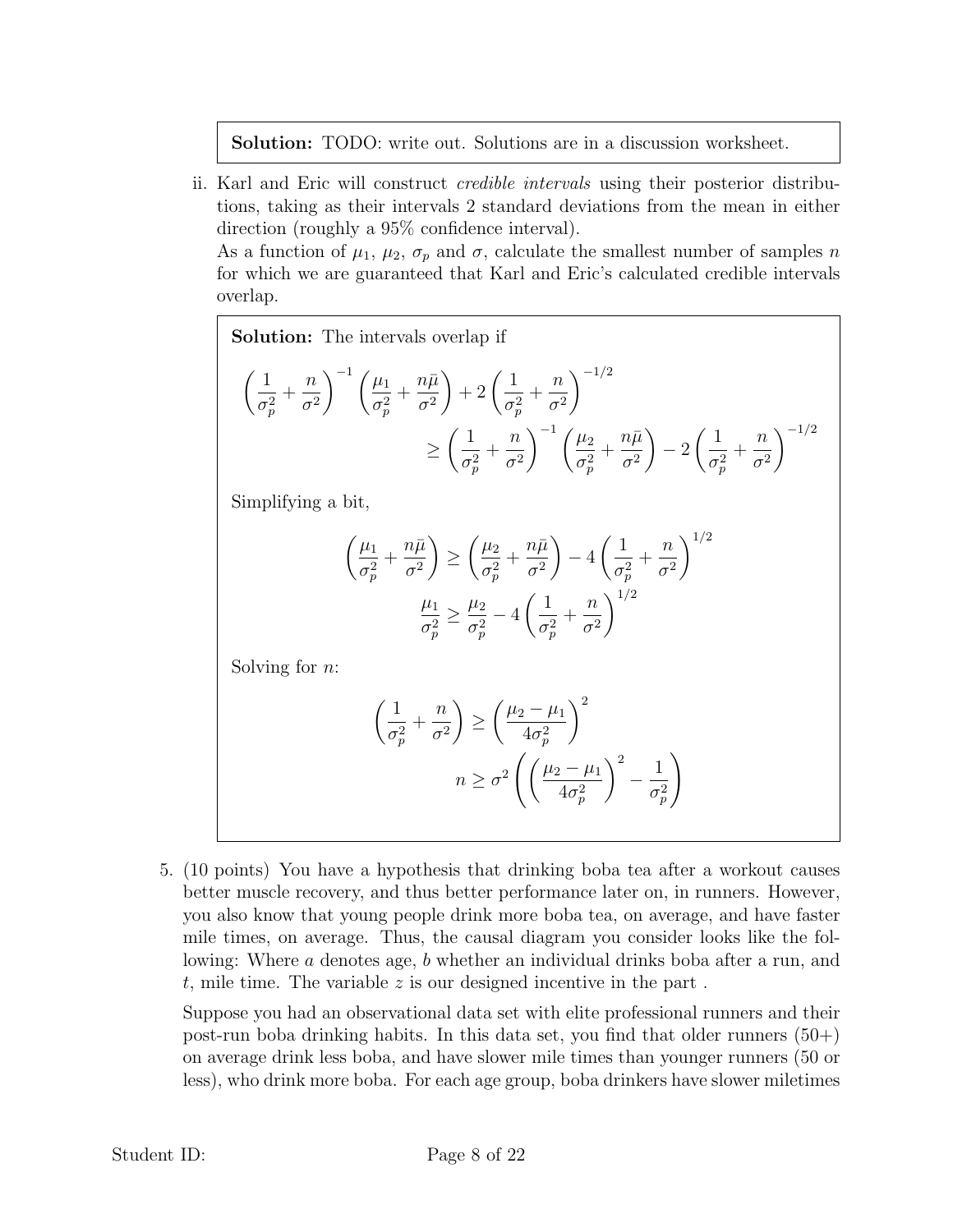

Figure 1: Causal Diagram for part b.

on average than the non-boba drinkers. However, ignoring age, you would find that runners who drink more boba have faster mile times.

Which of the following are true (circle all that apply):

- (a)1. There are more older runners than younger runners in the data set.
- 2. The population of this study is representative of the likely effect of boba on running for the UC Berkeley Student body.
- 3. The study gives evidence that there may be difference in mile times and boba drinking rates between young and old runners.

Solution: The first is false; the phenomenon observed is possible if there are more younger runners than older runners in the data set. The second is false; not all UC Berkeley students are professional runners. The third is true; there is evidence for difference in mile times and boba drinking across age groups.

(b) To your hypothesis, you enroll 100 participants in a study. The participants all do the same running workout, and after the workout you provide 50 of the participants with free boba, which they can either drink or not. Denote the fraction of the 50 treatment group participants who drink the offered boba as:

$$
\bar{b}(1) = \frac{1}{50} \sum_{i \in \text{treatment}} \mathbb{I}[b_i = 1]
$$

The second 50 participants (control group) you ask not to drink boba. However, they could still go get boba on their own, and so you also record the fraction of the 50 participants in the control group who complied with your intention:

$$
\bar{b}(0) = \frac{1}{50} \sum_{i \in \text{control}} \mathbb{I}[b_i = 0]
$$

You may assume that your participants answered whether they drank boba  $(b<sub>i</sub>)$ truthfully), and that there are no defyers in your study; anyone who acted against your request or offer who would have acted that way no matter what. A few days later, you time all 100 participants in a mile race and record their paces  $y_i$ , and calculate the average mile-times for the treatment group  $(z = 1, \text{ offered boba})$  and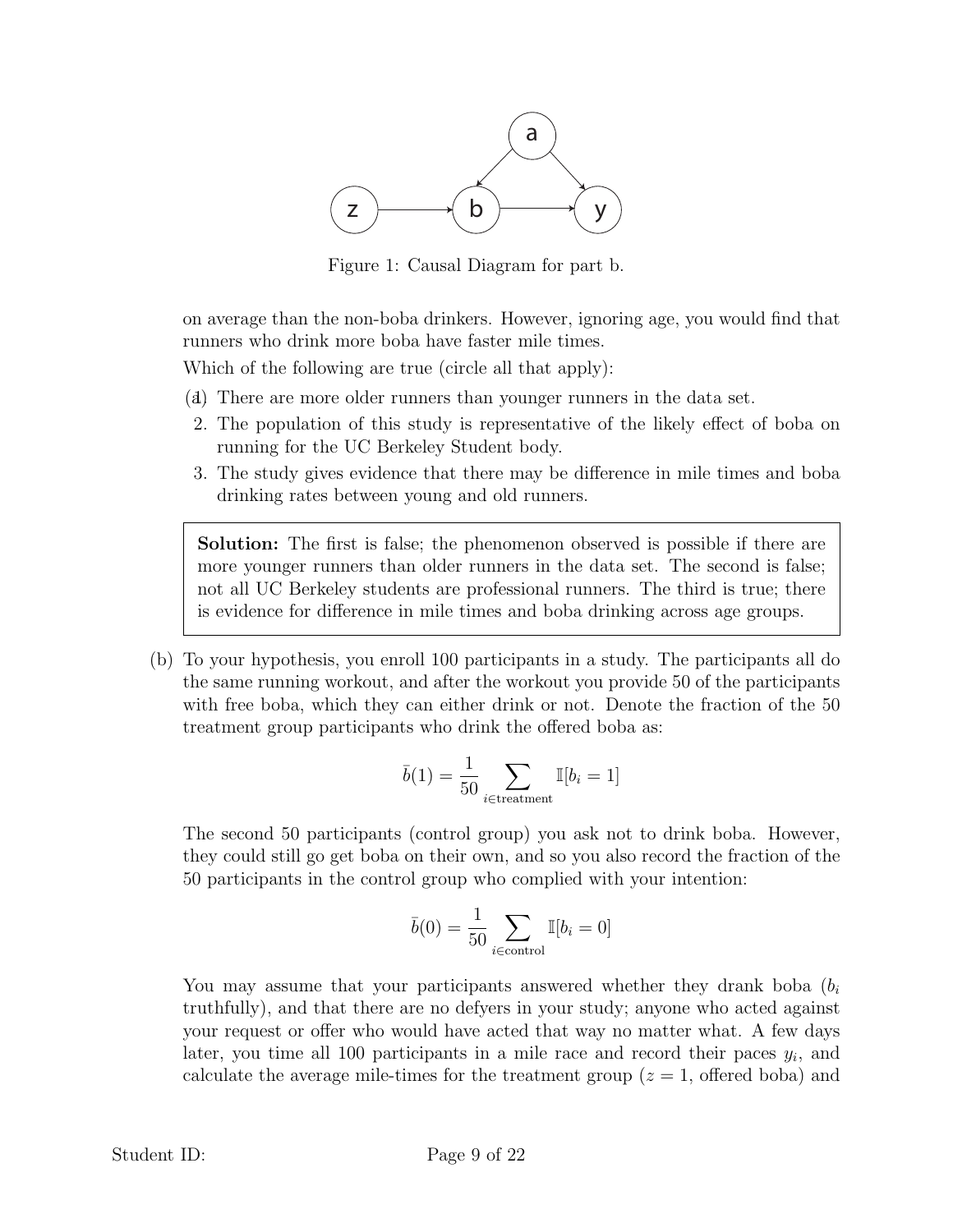for the control group  $(z = -1)$ , no boba):

$$
\bar{y}(1) = \frac{1}{50} \sum_{i \in \text{treatment}} y_i
$$

$$
\bar{y}(0) = \frac{1}{50} \sum_{i \in \text{control}} y_i
$$

Recall for this setting, that the two-stage least squares estimator for the causal effect of drinking boba on mile time (treating  $z$  as an instrumental variable) is:

$$
\hat{\beta}_{IV} = (z^{\top}b)^{-1}z^{\top}y
$$

Show that for this problem, this is equivalent to the average treatment effect estimator:

$$
\hat{\tau}_c := \frac{\bar{y}(1) - \bar{y}(0)}{\bar{b}(1) - \bar{b}(0)}
$$

That is, show that  $\hat{\beta}_{IV} = \hat{\tau}_c$ .

**Solution:** Since  $z \in \{-1, 1\}$  then  $z^{\top}b=z_ib_i$  $=$   $\sum$  $i:z_i=1$  $b_i - \sum$  $i:z_i=-1$  $b_i$  $= 50\bar{b}(1) - 50\bar{b}(0)$ Similarly,  $z^{\top}y$  decomposes as  $z^{\top}y = z_iy_i$  $=$   $\sum$  $i:z_i=1$  $y_i - \sum$  $i:y_i=-1$  $b_i$  $= 50\bar{y}(1) - 50\bar{y}(0)$ So that

$$
(z^{\top}x)^{-1}z^{\top}y = \frac{50\bar{y}(1) - 50\bar{y}(0)}{50\bar{b}(1) - 50\bar{b}(0)} = \frac{\bar{y}(1) - \bar{y}(0)}{\bar{b}(1) - \bar{b}(0)}
$$

(c) Suppose you run the regression from part (b), and you find that  $\hat{\tau}_c = 0.5$ . Interpret this coefficient in terms of the problem setting (at most one sentence).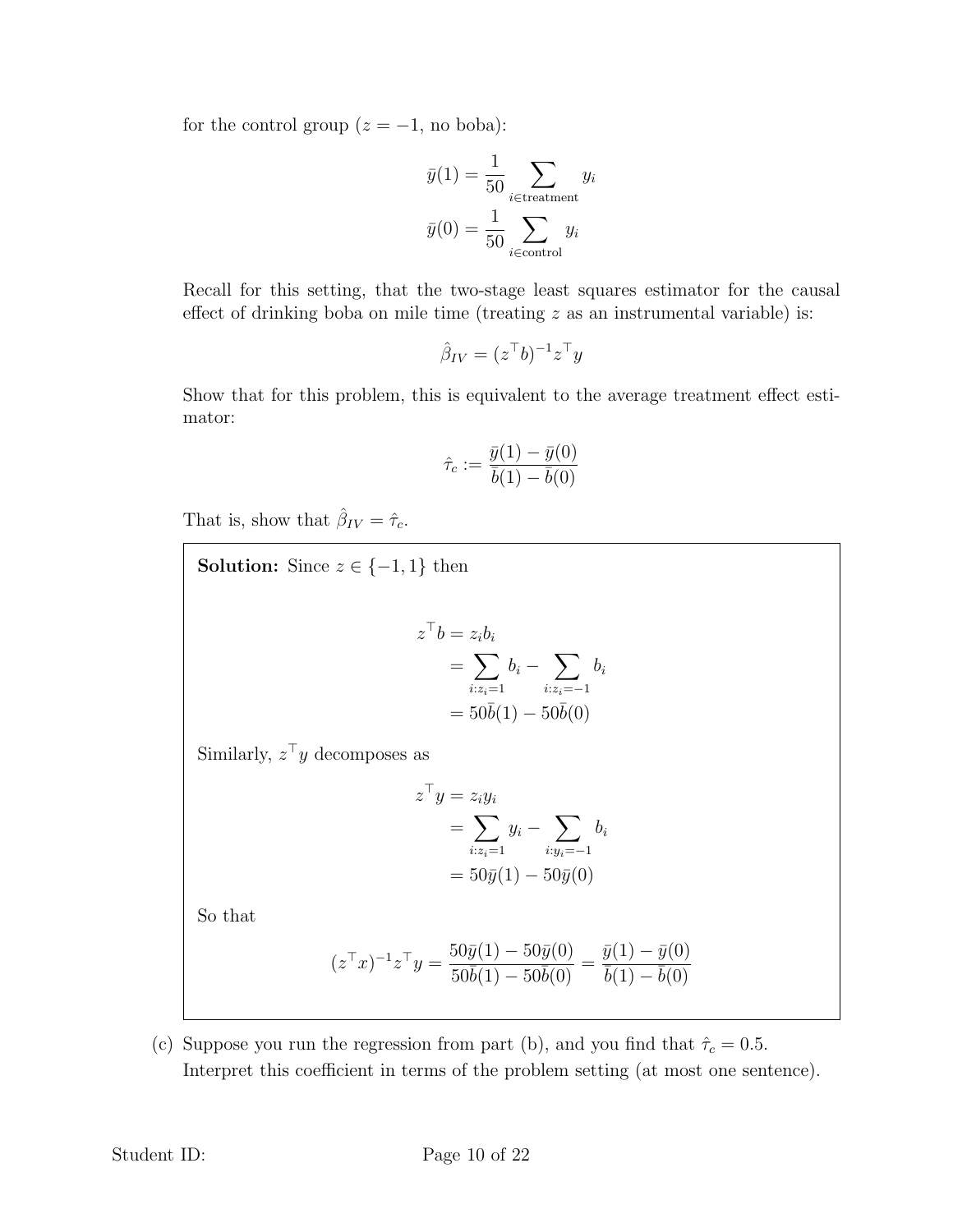Solution: We find that the estimated causal effect of drinking boba tea after a workout causes is a 30 second increase to miletime, as compared to not drinking boba after a workout.

(d) Suppose that the treatment effect of drinking boba on mile time change could be different for people of different age groups. In one sentence or less, describe a new experiment design that would account for this.

Solution: Blocking on age.

6. (10 points) The table below contains eight samples where each sample is of the form  $(x_i, y_i)$  where  $x_i \in \{0, 1\}^3$  are its features and  $y_i \in \{0, 1\}$  is its label.

| Feature 1   Feature 2   Feature 3   Class |  |
|-------------------------------------------|--|
|                                           |  |
|                                           |  |
|                                           |  |
|                                           |  |
|                                           |  |
|                                           |  |
|                                           |  |
|                                           |  |

Furthermore, given a dataset with two class labels where  $p_0$  is the proportion of elements with label 0 and  $p_1$  is the proportion of elements with label 1, recall that the Gini purity is defined as

$$
\phi(p_0, p_1) = p_0(1 - p_0) + p_1(1 - p_1).
$$

- (a) Describe the procedure to create a decision tree using the CART algorithm and the Gini purity.
- (b) What is the Gini purity of the dataset above?
- (c) Which feature should we split on when constructing a tree for the dataset? Why?
- (d) Draw a complete decision tree constructured using CART for this dataset where each node consists of a decision rule based on one feature.
- (e) Describe a way in which we might avoid overfitting in decision trees.
- 7. (10 points) Assume that we have the following gridworld

| $-900$ | S |    |
|--------|---|----|
| $-900$ |   |    |
| $-900$ |   | 10 |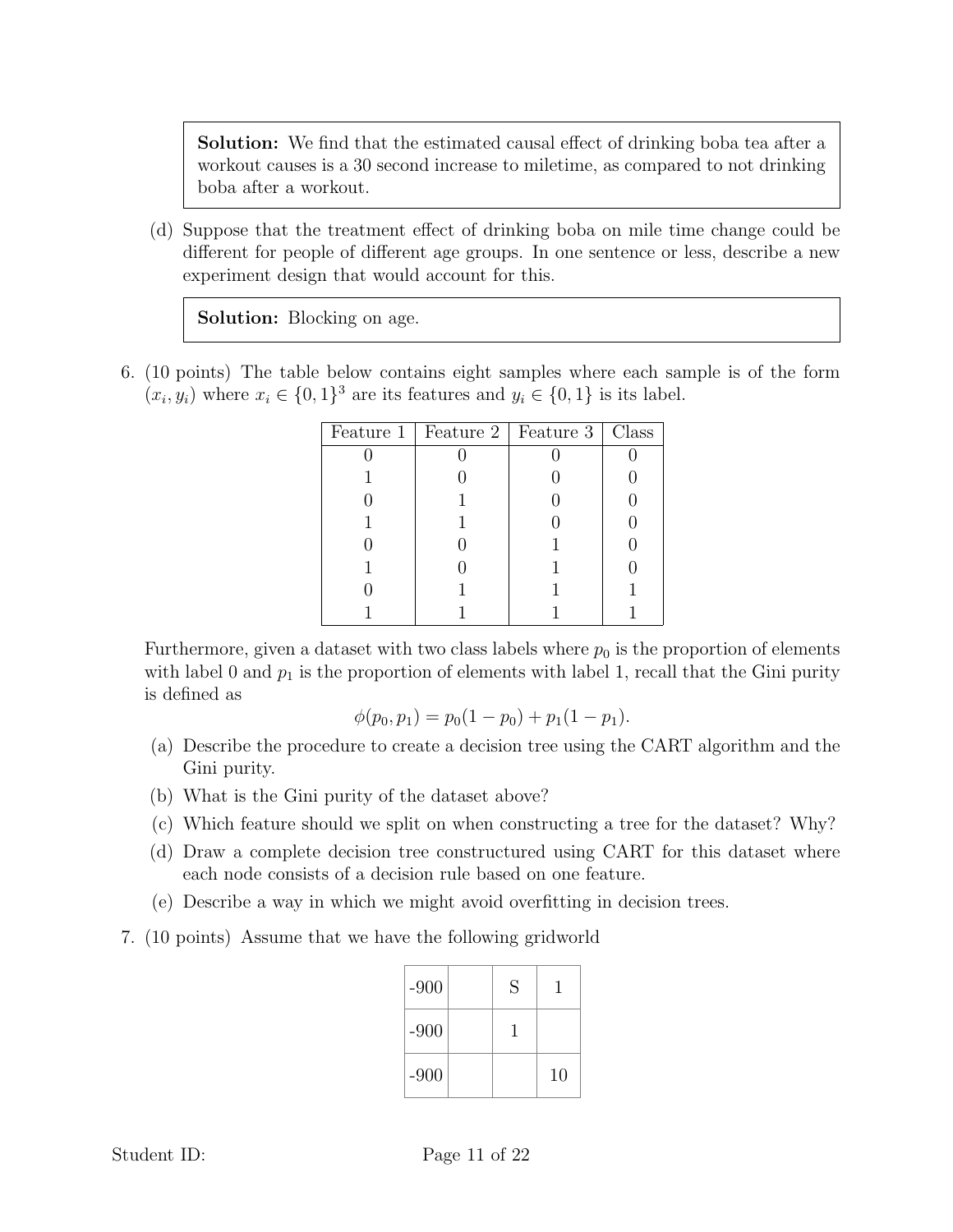where S represents our starting point, and the 1, 10, and  $-100$  cells represent terminal states with corresponding rewards. For parts a-e, assume deterministic state transitions, meaning that an action in a specific direction always moves us in that direction (unless it's toward the boundary of the world in which case we remain stationary).

(a) Write down the optimal value function at each empty cell below when the discount factor  $\gamma$  is 0.9. You may leave your answer in terms of powers of numbers.

| $-900$ |    |
|--------|----|
| $-900$ |    |
| $-900$ | 10 |

| $\bigl {\rm N}/\mathrm{A}\bigr .9^3 10\bigr .9^4 10\bigr {\rm N}/\mathrm{A}\bigr $<br>$N/A$ 9 <sup>2</sup> 10 $N/A$ 10<br>' A | Solution: |   |    |     |
|-------------------------------------------------------------------------------------------------------------------------------|-----------|---|----|-----|
|                                                                                                                               |           |   |    |     |
|                                                                                                                               |           |   |    |     |
|                                                                                                                               | N/        | 9 | 10 | N/A |

- (b) Compute the optimal Q-function at our starting point for the action of going up, down, left, and right when the discount factor  $\gamma = 0.9$ .
- (c) Write down the optimal value function at each empty cell below when the discount factor  $\gamma$  is 0.1. You may leave your answer in terms of powers of numbers.

| $-900$ |  |    |
|--------|--|----|
| $-900$ |  |    |
| $-900$ |  | 10 |

| Solution: |     |              |                                 |     |
|-----------|-----|--------------|---------------------------------|-----|
|           | N/A |              | $\mid 0.1 \mid 1 \mid N/A \mid$ |     |
|           | N/A |              | $0.1$ N/A 10                    |     |
|           | N/A | $\mathbf{1}$ | 10                              | N/A |

(d) Compute the optimal Q-function at our starting point for the action of going up, down, left, and right when the discount factor  $\gamma = 0.1$ .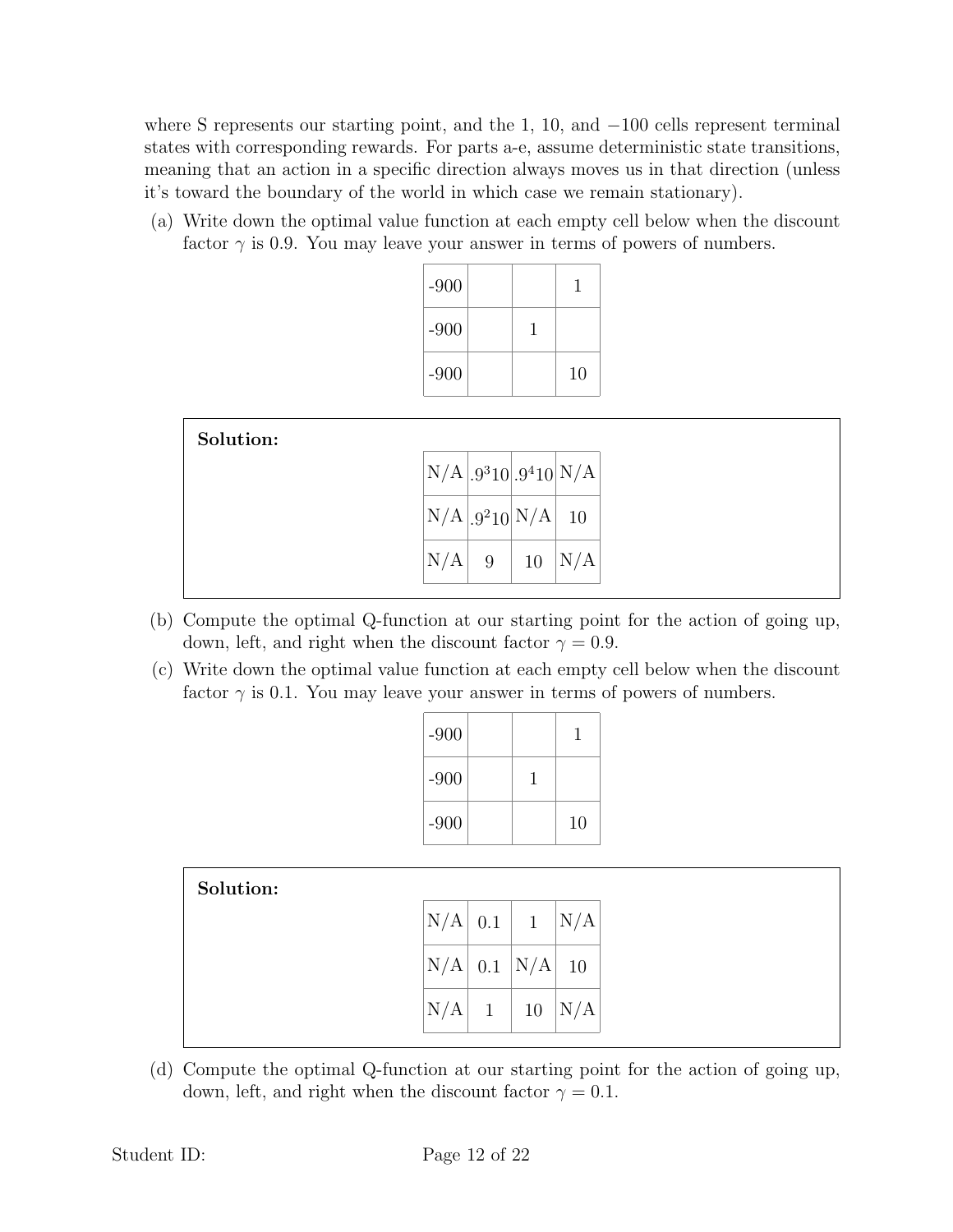- (e) What are the optimal moves to make at the starting point given discount factors of 0.1 and 0.9? Are they the same? Give intuition for why or why not.
- (f) Let the discount factor  $\gamma \in (0,1]$ . Now suppose the state transitions are stochastic at every cell except the starting cell. At the starting cell you will go in the direction you want with probability 1. At every other cell you will go in your specified direction with probability 0.7 and you have a probability of 0.1 of going in any other direction. For example if you decide to go up you will have a 0.7 probability of going up, a 0.1 probability of going left, a 0.1 probability of going right, and a 0.1 probability of going down. Without computing Q-functions or value functions what do you think is the best action to perform at the starting point? Does your answer depend on the value of the discount factor? Explain your reasoning.

Solution: You should go right no matter the discount factor. If we try to go for the reward of 10 we could easily fall in the pit, no matter what the discount factor is the probability is significant enough that our Q-function will always be negative by going left.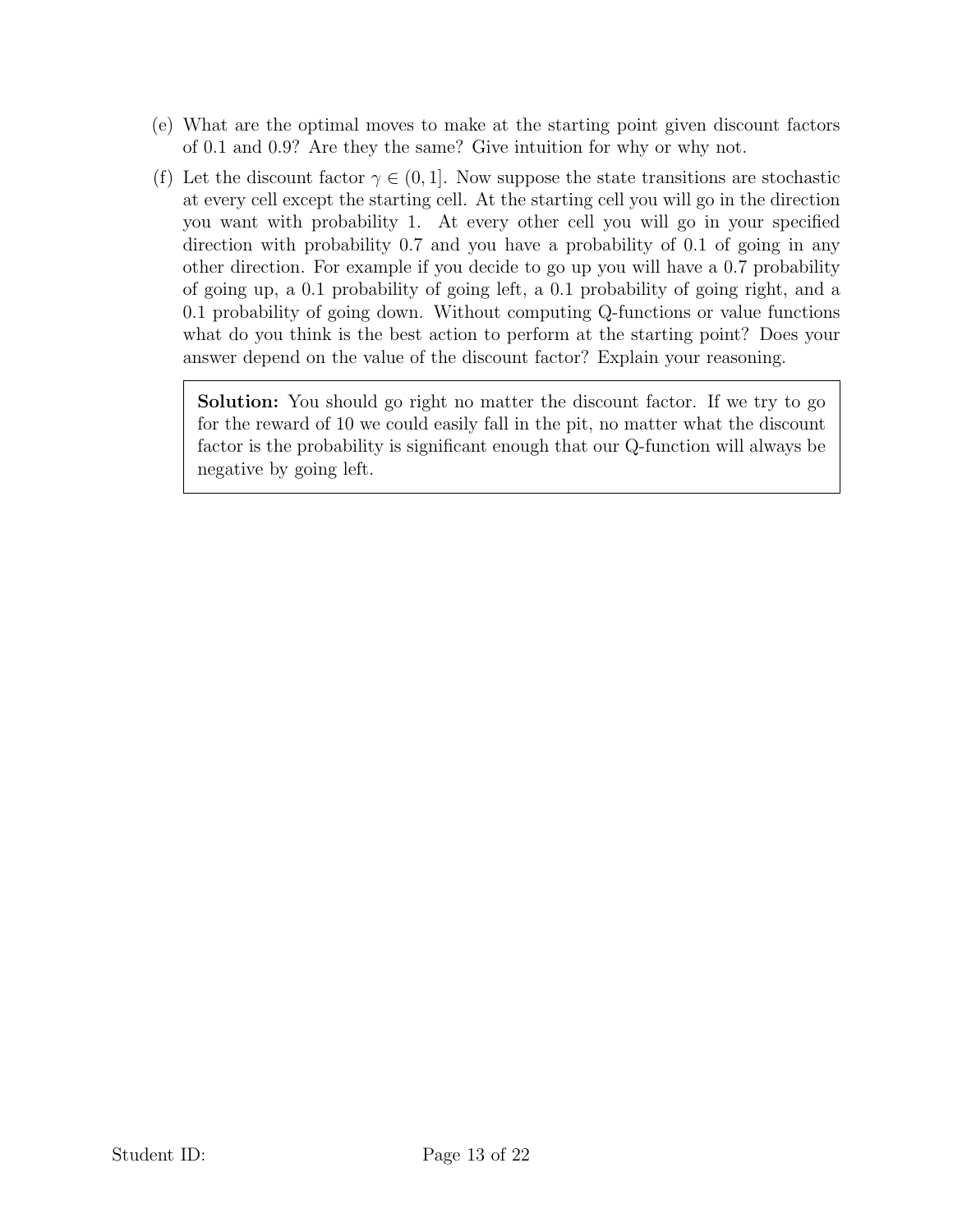```
8. (10 points) import numpy as np
```

```
def \ min_c coins(coints, total):if total < 0:
     return np. inf
num\_coins = 0for coin in coins:
     if \min_{\text{coins}} (\text{coins}, \text{total} - \text{coin}) + 1 < \text{num-coins}:
          num\_coints = min\_coints(coints, total - coin) + 1
```
return num\_coins

(a) There are two bugs in this code that will cause it to give the wrong answer. What are they? How would you fix the code to make it produce the correct output?

Solution: The first bug is that we do not account for the base case where total is 0, in that case we should return 0. The second bug is that we should be initializing num coins to inf.

(b) Let  $n$  be the total monetary amount for which we are asking change. Is the number of recursive calls the code has to make going to be closer to  $2<sup>n</sup>$  or n? Why? Given your answer do you think this code would be reasonable to deploy in production so that it can be used to compute change for customers at point of sale terminals?

**Solution:** It will be closer to  $2^n$  since each function call will make at least two sub-function calls, that will in turn make at least two sub-function calls each until we hit a base-case. Hence the number of recursive calls will grow exponentially.

(c) There are two ways in which the code can be sped up. One will lead to a major speed-up the other will lead to a minor speed-up. Describe what those two ways are and what changes you would need to make to implement them.

Solution: The first minor way to speedup code is to cache the result of the recursive call to min coins in a temp variable and then use that temp variable in both the comparison and the assignment. The major way to speedup the code is to use memoization by caching the minimum number of coins to make change in an array of length n where the  $i - th$  element will hold the number of coins to make change for \$i.

(d) Given the speedup changes is the number of recursive calls the code has to make going to be closer to  $2^n$  or n? Why?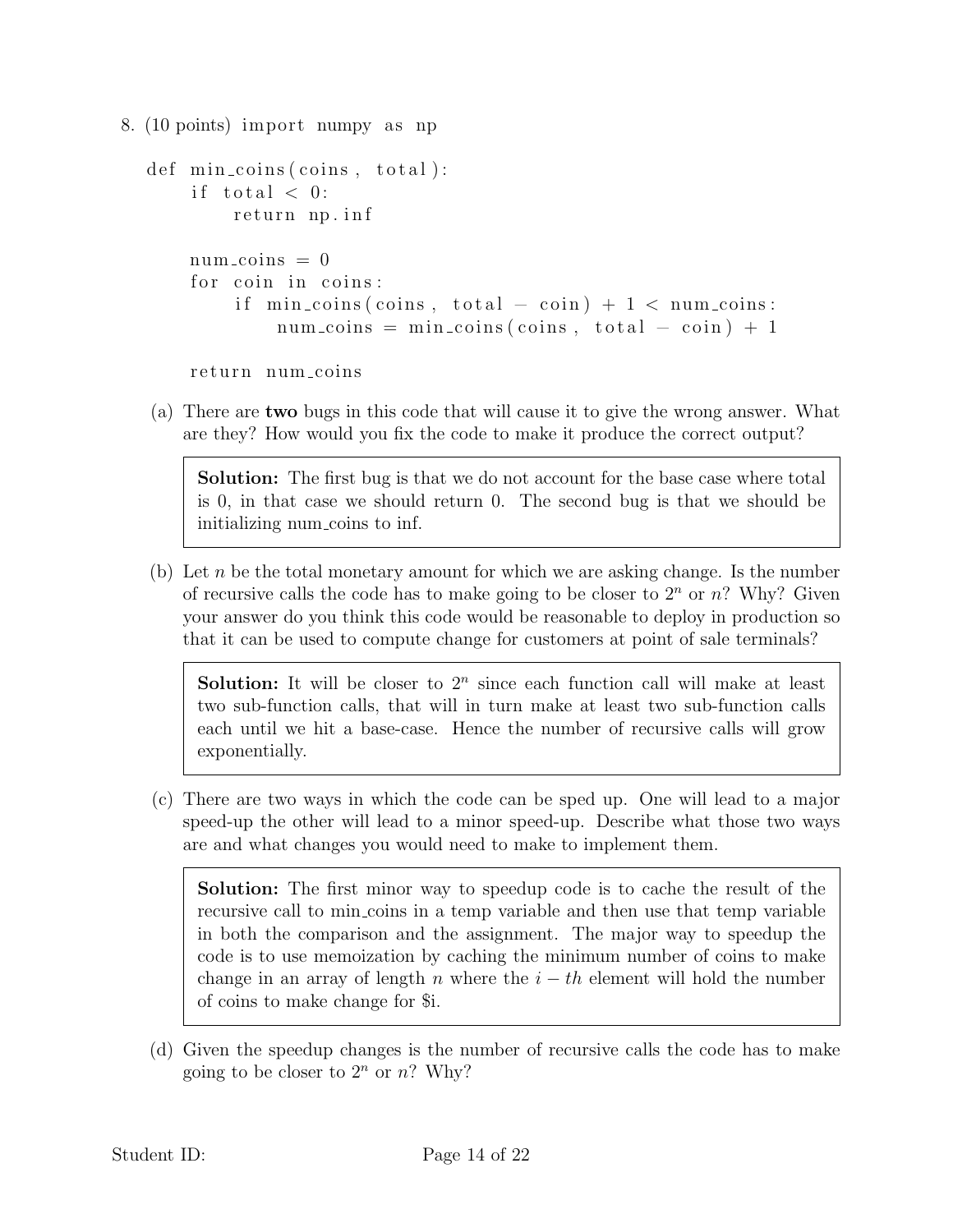Solution: *n* since we are clearly not making an exponential number of calls anymore.

9. (10 points) During the project you learned a mixture of Gaussian distributions to describe the distribution of the time of day when two populations of riders rent bikes. However, by observing the data you noticed the distributions was skewed. In this problem you will analyze learning a mixture of Poisson distributions. You first round all the customer's arrivals to the nearest minute of the day, and then assume that the Customers and Subscribers are being generated from a mixture of different Poisson distributions.

$$
Poisson(k; \lambda) = \frac{\lambda^k}{k!} e^{-\lambda}
$$

Thus, for each data point  $i = 1, ..., n$ :

$$
x_i \sim Bernouilli(\theta)
$$

$$
y_i \sim Poisson(\lambda_{x_i})
$$

You have observed  $(x_i, y_i)$  (i.e the user type and the rental time) but you do not know θ, or the parameters λ of the Poisson distributions.

(a) Express the Likelihood function  $p(x, y; \theta, \lambda_0, \lambda_1)$  in terms of the data  $x = (x_1, ..., x_n)$ and  $y = (y_1, ..., y_n)$  and the parameters of the distributions given.

Solution:

$$
p(x, y; \theta, \lambda_0, \lambda_1) = \prod_{i=1}^n \theta^{x_i} (1 - \theta)^{(1 - x_i)} Poisson(y_i; \lambda_{x_i})
$$

(b) Write an expression for the log-likelihood of the data as a function of the data and the parameters of the distribution.

Solution:

$$
\log p(x, y; \theta, \lambda_0, \lambda_1) = \sum_{i=1}^n x_i \log \theta + (1 - x_i) \log (1 - \theta) + \log Poisson(y_i | \lambda_{x_i})
$$

$$
= \sum_{i=1}^n x_i \log \theta + (1 - x_i) \log (1 - \theta) + y_i \log \lambda_{x_i} - \log y_i! - \lambda_{x_i}
$$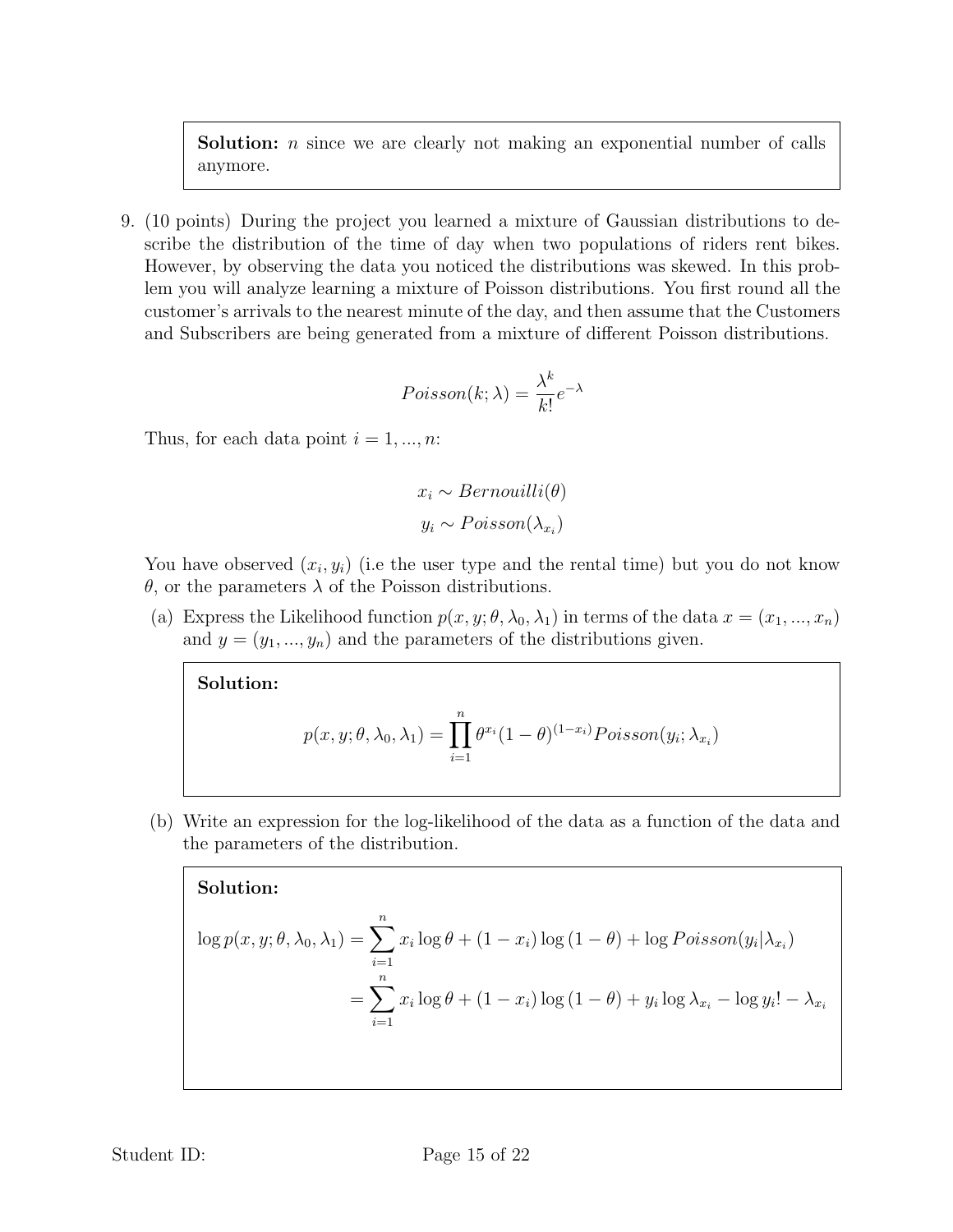(c) Write an expression for the maximum likelihood estimates of  $\theta$  ( $\theta_{MLE}$ ). As a function of the observed data  $x = (x_1, ..., x_n)$  and  $y = (y_1, ..., y_n)$ . (Hint: you may want to write  $\theta_{MLE}$  as a function of  $C = \sum_{i=1}^{n} x_i$ .

Solution: This is a freebie, its the same as for Gaussians. Differentiate the log-likelihood w.r.t.  $\theta$ :

$$
\frac{\partial l}{\partial \theta} \ell(\theta, \lambda_0, \lambda_1 | x, y) = \sum_{i=1}^n \left\{ \frac{x_i}{\theta} - \frac{1 - x_i}{1 - \theta} \right\} \qquad = \frac{C}{\theta} + \frac{n - C}{1 - \theta}
$$

Setting  $\frac{\partial l}{\partial \theta} \ell(\theta, \mu_0, \mu_1 | x, y; \sigma_0, \sigma_1) = 0$  and solving for  $\theta$  reveals that

$$
\hat{\theta}_{MLE}=\frac{C}{n}
$$

(d) Derive the estimates  $\hat{\mu}_{0MLE}$  and  $\hat{\mu}_{1MLE}$  as a function of the observed data  $x_1, ..., x_n$ and  $y_1, ..., y_n$ , and the parameters  $\lambda_0$  and  $\lambda_1$ .

**Solution:** Taking the derivative of the log-likelihood with respect to  $\mu_0$ , we get: ∂l  $\partial \lambda_0$  $\ell(\theta, \lambda_0, \lambda_1|x, y) = \sum_{n=1}^n$  $i=1$  $\mathbb{I}\{x_i=0\}\left(\frac{y_i}{y} \right)$  $\lambda_0$ − 1  $\setminus$ Let  $C_0 = \sum_{i=1}^n \mathbb{I}\{x_i = 0\}$ . Setting equal to zero and solving gives:  $0 = \sum_{i=1}^{n} \mathbb{I}\{x_i = 0\} \left( \frac{y_i}{y_i} \right)$  $i=1$  $\lambda_0$ − 1  $\setminus$  $C_0 = \sum_{n=1}^{n}$  $i=1$  $\mathbb{I}\{x_i=0\}\frac{y_i}{\lambda}$  $\lambda_0$  $\lambda_0 = \sum^n$  $i=1$  $\mathbb{I}\{x_i=0\}\frac{y_i}{C}$  $C_0$ 

Similarly:

$$
\lambda_1 = \sum_{i=1}^n \mathbb{I}\{x_i = 1\} \frac{y_i}{C_1}
$$

10. (10 points) We will now investigate the regret of UCB on a 2-armed bandit. There are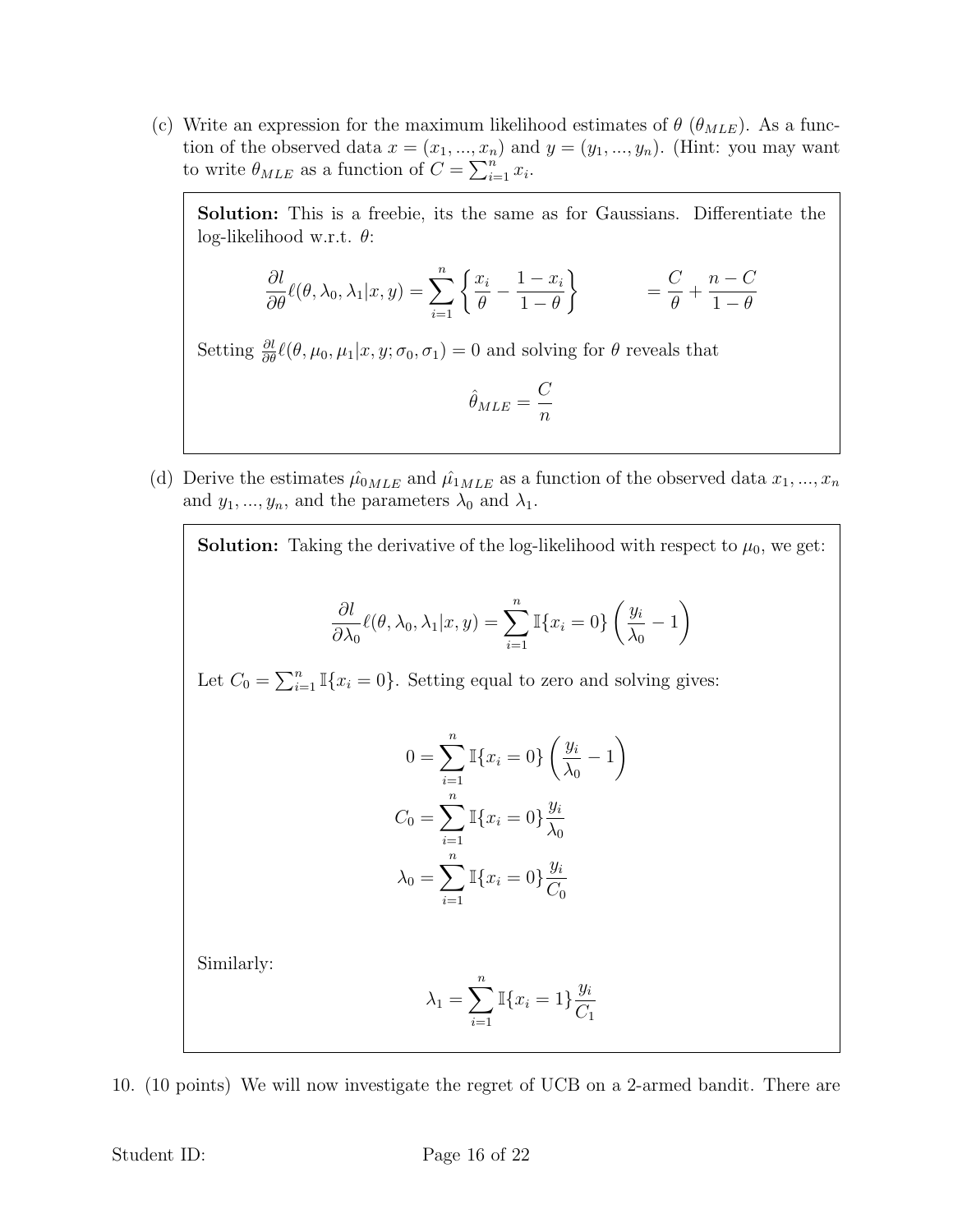two arms each with 1-subgaussian reward distributions. Arm 1 has the higher mean (i.e.  $\mu_1 > \mu_2$ ). The upper confidence bounds for  $i = 1, 2$  are:

$$
UCB_i(t) = \hat{\mu}_i(T_i(t)) + \sqrt{\frac{2}{T_i(t)} \log \frac{1}{\delta}}
$$

where  $T_i(t) \geq 1$  is the number of times arm i has been pulled up to time t and  $\hat{\mu}_{i,t}$  is the empirical mean of arm  $i$  up to time  $t$ :

$$
\hat{\mu}_i(T_i(t)) = \frac{1}{T_i(t)} \sum_{k=1}^t r_k \mathbb{I}\{A_k = i\}.
$$

(a) Let n be a positive integer,  $\delta \in (0,1)$ , and  $T > n$  be fixed and define the event:

$$
G = \{\mu_1 < \min_{t \le T} UCB_1(T_1(t))\} \cap \left\{\hat{\mu}_2(n) + \sqrt{\frac{2}{n} \log \frac{1}{\delta}} < \mu_1\right\}
$$

Show, using the definition of the UCB algorithm that arm 2 will never be chosen more than *n* times by time  $T$  by the UCB algorithm if the event  $G$  is true. (Hint: Argue by contradiction that if G is true, then  $T_2(t) \leq n$ .

**Solution:** Suppose that G is true but  $T_2(T) > n$ , then there is a time k when  $T_2(k) = n$  and arm 2 is chosen. Therefore, at that time:

$$
UCB_1(k) < UCB_2(k)
$$

However, if  $G$  is true:

$$
UCB_2(k) = \hat{\mu}_2(n) + \sqrt{\frac{2}{n} \log \frac{1}{\delta}} < \mu_1 < UCB_1(k)
$$

which is a contradiction.

(b) Show that the expected regret of the UCB algorithm on the event  $G$  is bounded below  $n\Delta$ , where  $\Delta = \mu_1 - \mu_2 > 0$ . i.e show:

$$
\mathbb{E}[R(T)|G] \le n\Delta
$$

Solution: Using the regret decomposition:

$$
\mathbb{E}[R(T)|G] = \mathbb{E}[T_2(t)|G]\Delta \le n\Delta
$$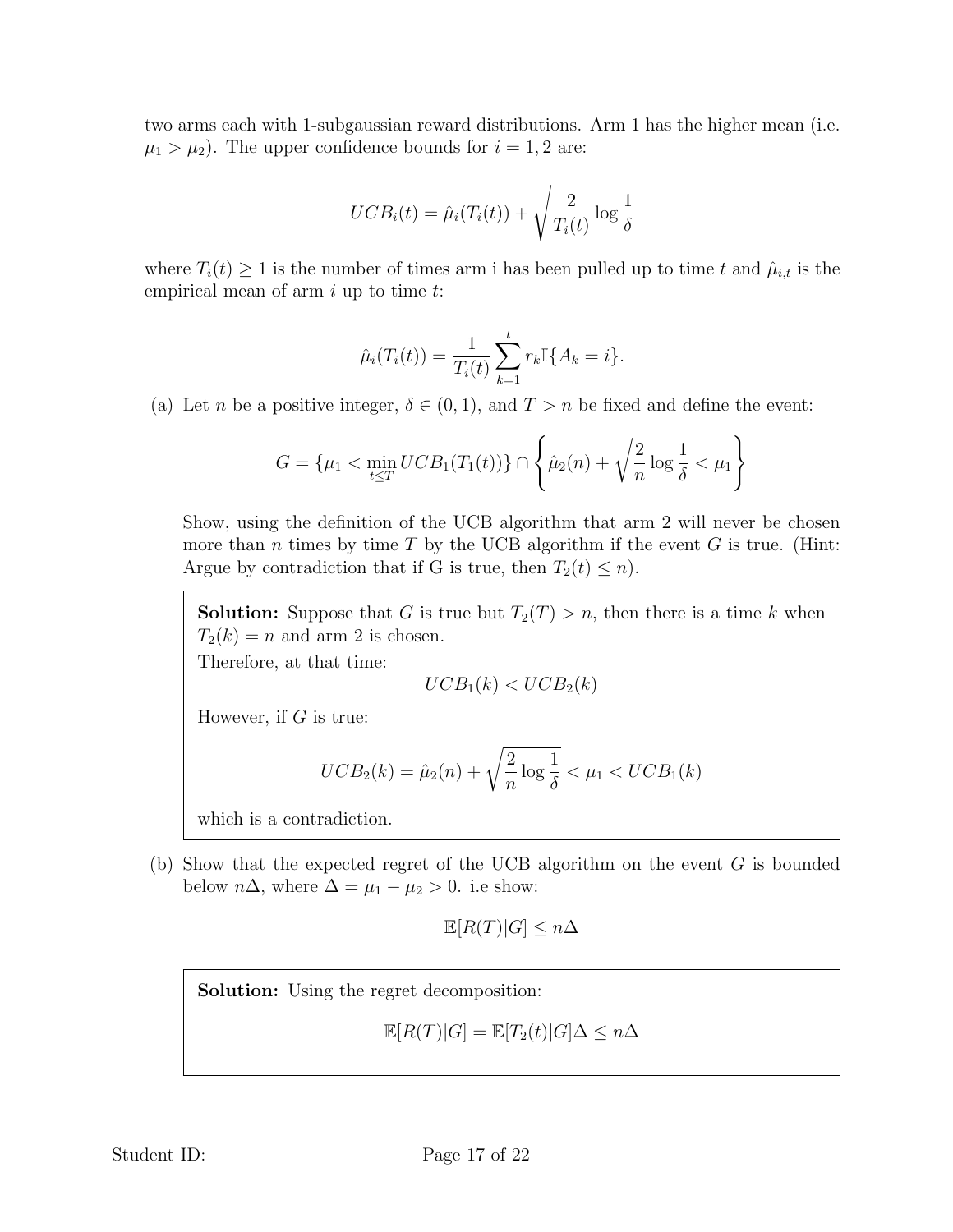(c) Let us now analyze the complement of  $G$ :

$$
G^{c} = \left\{ \mu_{1} > \min_{t \leq T} UCB_{1}(T_{1}(t)) \right\} \cup \left\{ \hat{\mu}_{2}(n) + \sqrt{\frac{2}{n} \log \frac{1}{\delta}} > \mu_{1} \right\}
$$

Suppose that we choose  $\delta = \frac{1}{T}$  $\frac{1}{T^2}$ , and  $n = \frac{16 \log T}{\Delta^2}$  $\frac{\log T}{\Delta^2}$ , use the Chernoff-Hoeffding bound on 1- sub-gaussian random variables to upper bound the probability of the second event in  $G^c$ :

$$
G_2^c = \left\{\hat{\mu}_2(n) + \sqrt{\frac{2}{n}\log\frac{1}{\delta}} < \mu_1\right\}
$$

Recall that the Chernoff-Hoeffding bound for 1-subgaussian random variables is given by:

$$
Pr(\hat{\mu}_2(n) - \mu_2 > t) \le e^{-nt^2/2}
$$

Solution: With these choices of the constants:

$$
G_2^c = \left\{ \hat{\mu}_2(n) + \sqrt{\frac{2}{n} \log \frac{1}{\delta}} > \mu_1 \right\}
$$
  
=  $\{ \hat{\mu}_2(n) - \mu_2 > \Delta/2 \}$ 

Using the Chernoff bound, we know that the probability of this event is upper bounded by:

$$
Pr(G_2^c) \le e^{-4\log(T)/2} = \frac{1}{T^2}
$$

(d) For the first event in  $G^c$ :

$$
G_1^c = \left\{ \mu_1 > \min_{t \le T} UCB_1(T_1(t)) \right\}
$$

Argue (in words or mathematically) why:

$$
G_1^c = \left\{ \mu_1 > \min_{t \le T} UCB_1(T_1(t)) \right\} \subseteq \bigcup_{k=1}^{T_1(T)} \left\{ \hat{\mu}_1(k) - \mu_1 < -\sqrt{\frac{2}{k} \log \frac{1}{\delta}} \right\}
$$

$$
\subseteq \bigcup_{k=1}^{T} \left\{ \hat{\mu}_1(k) - \mu_1 < -\sqrt{\frac{2}{k} \log \frac{1}{\delta}} \right\}
$$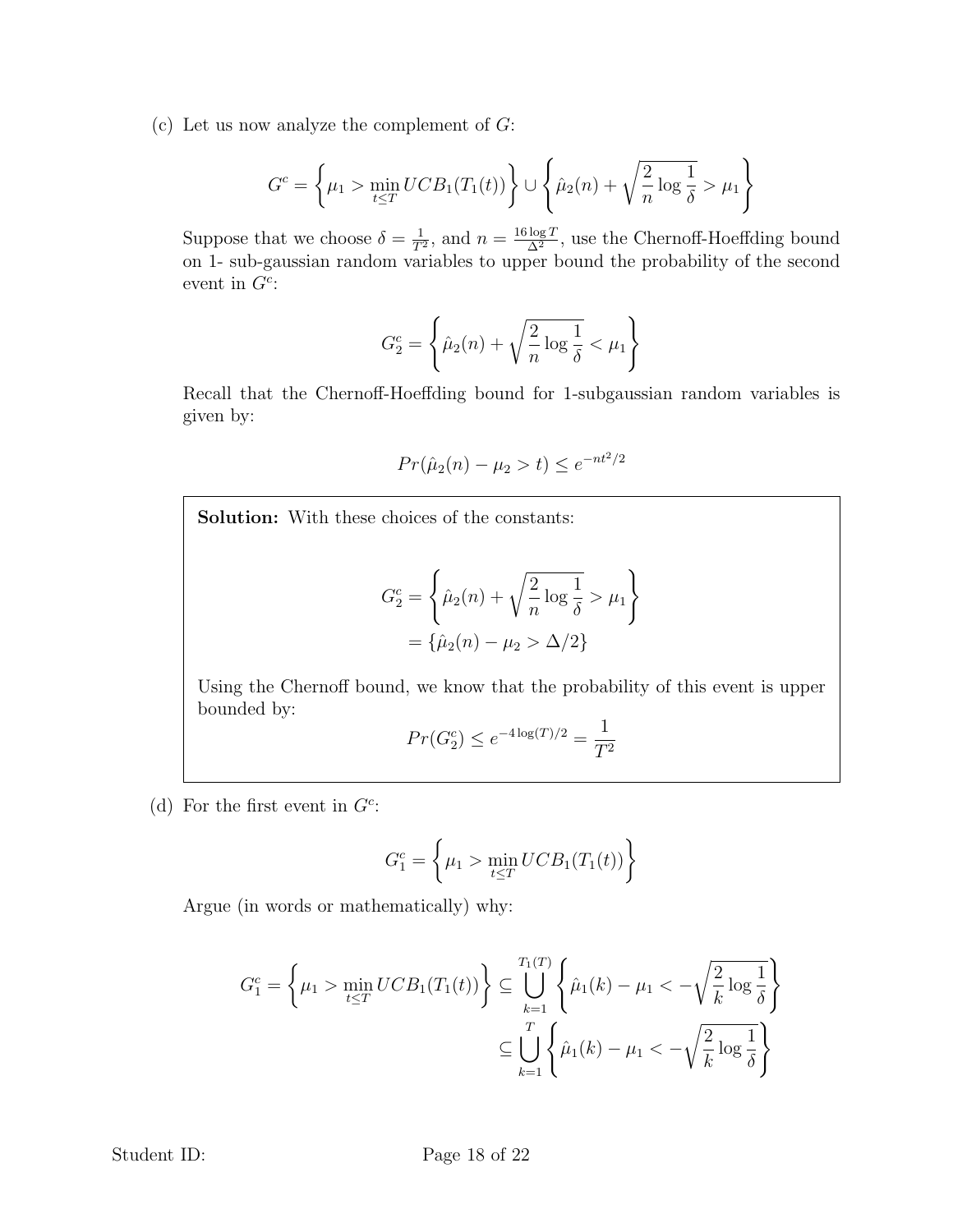**Solution:**  $G_1^c$  is the even that the minimum value of the upper confidence bound over all time up to time  $T$  is less than the true mean. If the upper confidence bound given any of  $k \leq T_1(T)$  samples from arm 1 is less than the true mean, then  $G_1^c$  must be true. This second even is trivially a subset of having picked the arm at every time from  $t = 1$  to T.

(e) Use the Union Bound (and the Hoeffding bound on the lower tail) to show that:

$$
Pr(G_1^c) \leq T_1(T)\delta
$$

Recall that the Chernoff-Hoeffding bound for the lower tail 1-subgaussian random variables is given by:

$$
Pr(\hat{\mu}(n) - \mu < -t) \le e^{-nt^2/2}
$$

Solution:  
\n
$$
Pr\left(\bigcup_{k=1}^{T_1(T)} \left\{\hat{\mu}_1(k) - \mu_1 < -\sqrt{\frac{2}{k}} \log \frac{1}{\delta}\right\}\right) \le \sum_{k=1}^{T_1(T)} Pr\left(\hat{\mu}_1(k) - \mu_1 \le -\sqrt{\frac{2}{k}} \log \frac{1}{\delta}\right)
$$
\n
$$
= T_1(T)\delta
$$

(f) Show that the expected regret of the UCB algorithm is upper bounded by:

$$
Pr(G^c)\mathbb{E}[R(T)|G^c] \le 2\Delta
$$

when  $n = \frac{16 \log(T)}{\Delta^2}$  $\frac{\log(T)}{\Delta^2}$ , and  $\delta = \frac{1}{T^2}$  $\frac{1}{T^2}$ . (Hint: Upper bound  $\mathbb{E}[T_2(T)|G^c] < T$ ).

Solution: Using the regret decomposition and the union bound:

$$
Pr(G^c) \mathbb{E}[R(T)|G^c] = Pr(G^c) \Delta \mathbb{E}[T_2(T)|G^c]
$$
  
\n
$$
\leq \left(T\delta + \frac{1}{T^2}\right) \Delta \mathbb{E}[T_2(T)|G^c]
$$
  
\n
$$
\leq 2\Delta
$$

(g) Show that when  $n = \frac{16 \log(T)}{\Delta^2}$  $\frac{\log(T)}{\Delta^2}$ , and  $\delta = \frac{1}{T^2}$  $\frac{1}{T^2}$ :

$$
\mathbb{E}[R(T)] \leq \lceil n \rceil \Delta + 2\Delta
$$

where  $[n]$  is the ceiling function applied to n (i.e n rounded up to the nearest integer).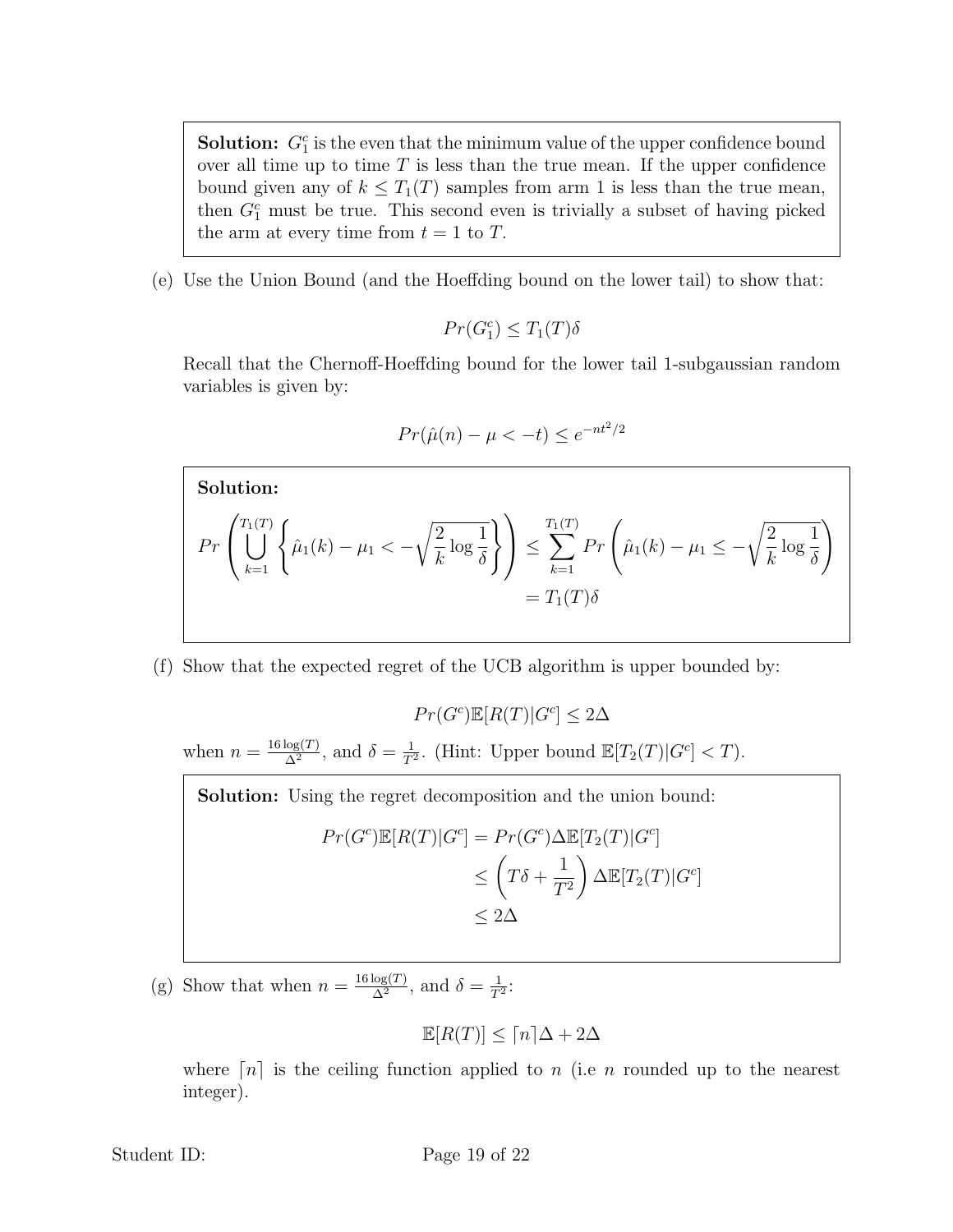Does this show that the regret is sub-linear?

Solution: Using the regret decomposition and the union bound:

$$
\mathbb{E}[R(T)] = Pr(G)\mathbb{E}[R(T)|G] + Pr(G^c)\mathbb{E}[R(T)|G^c]
$$
  
\n
$$
\leq [n]Pr(G)\Delta + 2\Delta
$$
  
\n
$$
\leq [n]\Delta + 2\Delta
$$

Yes this is sublinear because there is only a logarithmic T dependence.

11. (10 points) In this problem we will look at the Chebyshev, and Hoeffding bounds for sums of i.i.d exponential random variables. For  $i = 1, ..., n$ , let  $X_i$  be i.i.d random variables such that:

$$
X_i \sim Exponential(\lambda)
$$

where  $Exponential(x; \lambda) = \lambda exp(-\lambda x)$  for  $x \ge 0$ . Recall that the mean and variance of an exponential random variable is:

$$
\mathbb{E}[X] = \lambda \qquad Var(X) = \frac{1}{\lambda}
$$

Define  $\hat{\mu} = \frac{1}{n}$  $\frac{1}{n} \sum_{i=1}^n X_i$ .

(a) Use the Chebyshev bound to find an upper bound on:

$$
Pr(\hat{\mu} - \lambda > (1 + c)\lambda)
$$

## Solution:

$$
Pr(\hat{\mu} - \lambda > (1 + c)\lambda) \le \frac{1}{n(1 + c)^2 \lambda^4}
$$

(b) Write out an expression for the Moment Generating Function of an Exponential random variable:

$$
M(t) = \mathbb{E}[e^{tX}]
$$

Be sure to explicitly state for which values of  $t$  the moment generating is finite.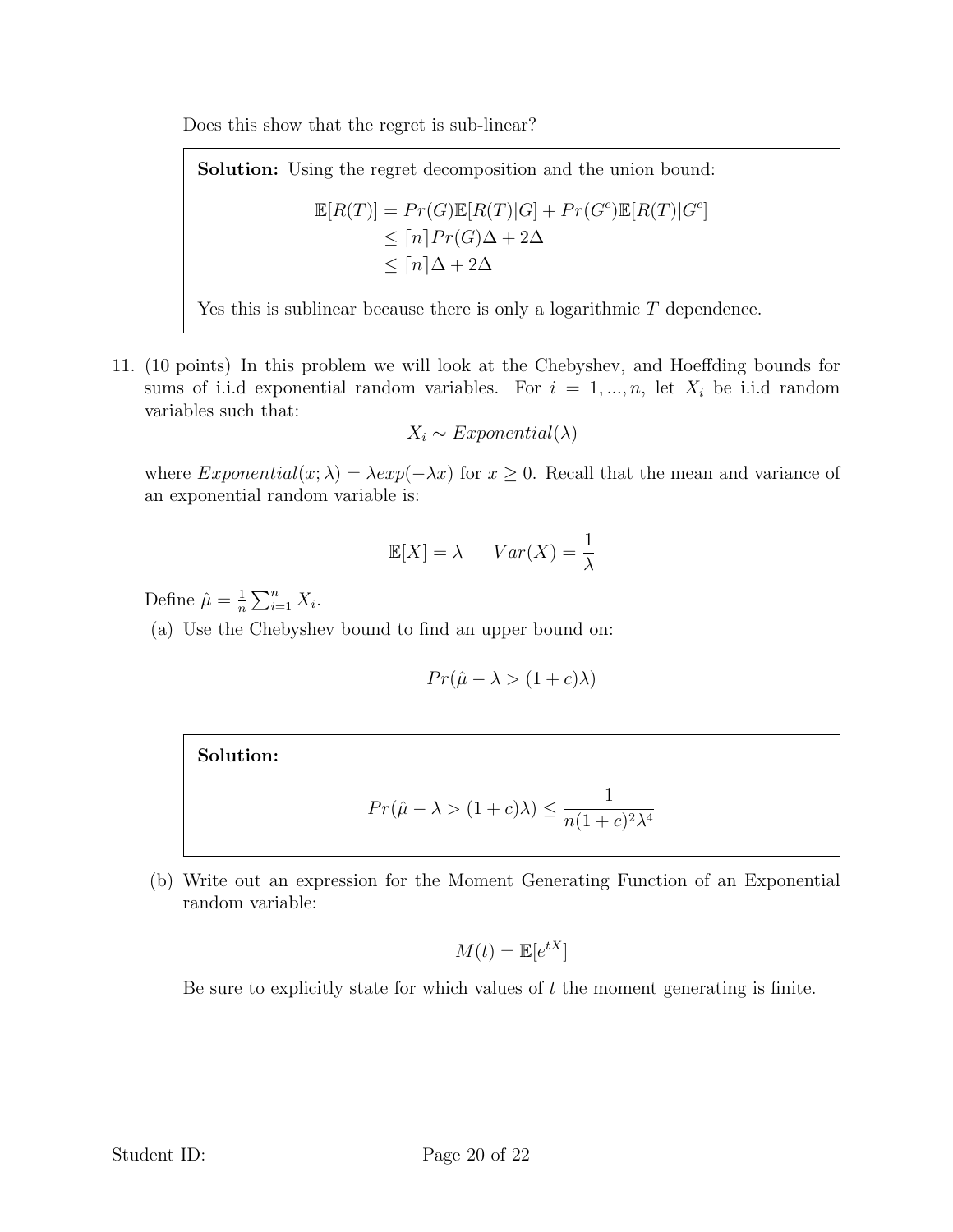Solution:

$$
M(t) = \mathbb{E}[e^{tX}]
$$

$$
= \int_0^\infty \lambda e^{tX - \lambda x} dx
$$

Suppose that  $t < \lambda$ :

$$
M(t) = \int_0^\infty \lambda e^{(t-\lambda)x} dx
$$

$$
= \frac{1}{(\lambda - t)}
$$

(c) What is the moment generating function,  $M_Z(t)$  of:

$$
Z = \sum_{i=1}^{n} X_i
$$

Solution: Since the moment generating function of a sum of random variables is a product of the moment generating functions, we have that:

$$
M_Z(t) = \mathbb{E}[e^{tX}]
$$

$$
= \frac{\lambda^n}{(\lambda - t)^n}
$$

(d) Use the Chernoff bound to derive an upper bound on:

$$
Pr(\hat{\mu} - \lambda > (1 + c)\lambda)
$$

Does the bound you derive decay faster than the Chebyshev bound for large values of n?

Recall that the Chernoff Bound is given by:

$$
Pr(Z > c) \le \inf_{t} \mathbb{E}[e^{tZ - tc}]
$$

Solution: Rearranging, we first note that we need:

 $Pr(Z > cn\lambda)$